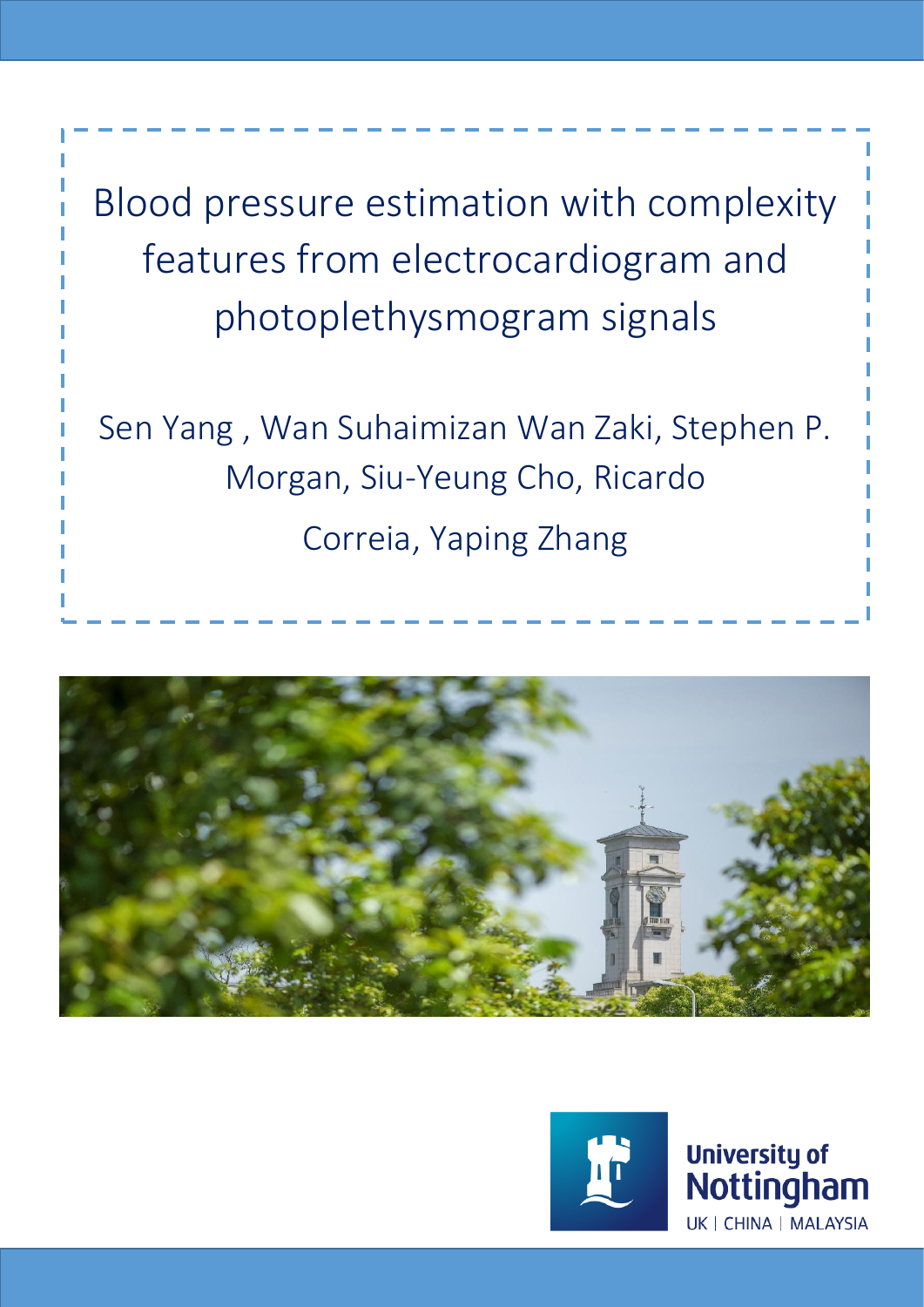Faculty of Science and Engineering, University of Nottingham Ningbo China, 199 Taikang East Road, Ningbo, 315100, Zhejiang, China.

First published 2020

This work is made available under the terms of the Creative Commons Attribution 4.0 International License: <http://creativecommons.org/licenses/by/4.0>

The work is licenced to the University of Nottingham Ningbo China under the Global University Publication Licence: [https://www.nottingham.edu.cn/en/library/documents/research](https://www.nottingham.edu.cn/en/library/documents/research-support/global-university-publications-licence.pdf)[support/global-university-publications-licence.pdf](https://www.nottingham.edu.cn/en/library/documents/research-support/global-university-publications-licence.pdf)

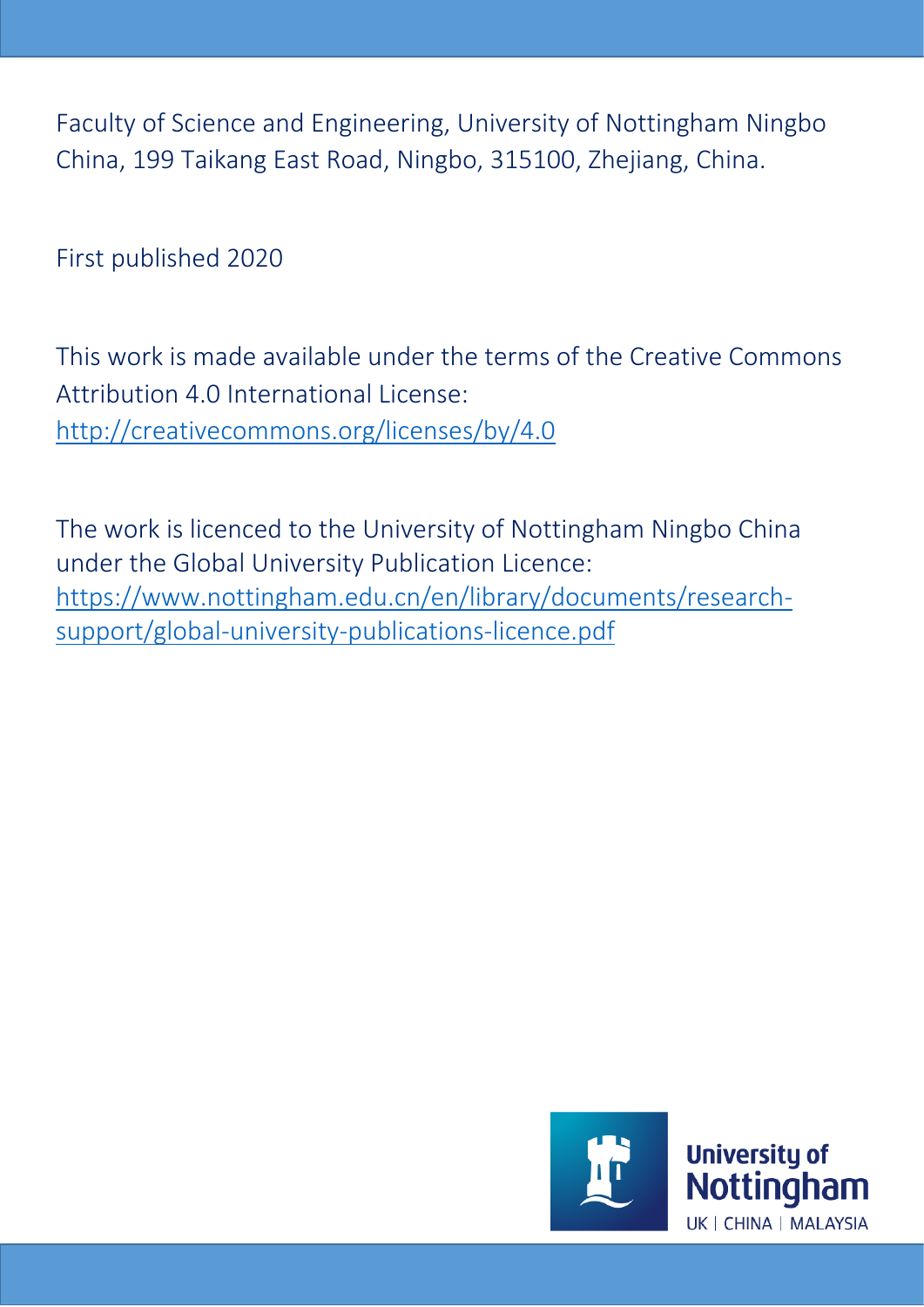# **Blood Pressure Estimation with Complexity Features from Electrocardiogram and Photoplethysmogram Signals**

*SenYang<sup>1</sup> , Wan Suhaimizan Wan Zaki<sup>2</sup> , Stephen P. Morgan<sup>2</sup> , Siu-Yeung Cho<sup>1</sup> , Ricardo Correia<sup>2</sup> , Yaping Zhang1\**

*1 International Doctoral Innovation Centre, University of Nottingham Ningbo China, 199 Taikang East Road, Ningbo, China*

*<sup>2</sup>Optics and Photonics Research Group, University of Nottingham, Nottingham, United Kingdom* 

*\* Corresponding author: yaping.zhang@nottingham.edu.cn*

### **Abstract**

A novel method for the continual, cuff-less estimation of the systolic blood pressure (SBP) and diastolic blood pressure (DBP) values based on signal complexity analysis of the photoplethysmogram (PPG) and the electrocardiogram (ECG) is reported. The proposed framework estimates the blood pressure (BP) values obtained from signals generated from 14 volunteers subjected to a series of exercise routines. Herein, the physiological signals were first pre-processed, followed by the extraction of complexity features from both the PPG and ECG. Subsequently the complexity features were used in regression models (artificial neural network (ANN), support vector machine (SVM) and LASSO) to predict the BP. The performance of the approach was evaluated by calculating the mean absolute error (MAE) and the standard deviation (STD) of the predicted results and compared with the recommendations made by the British Hypertension Society (BHS) and Association for the Advancement of Medical Instrumentation (AAMI). Complexity features from the ECG and PPG were investigated independently, along with the combined dataset. It was observed that the complexity features obtained from the combination of ECG and PPG signals resulted to an improved estimation accuracy for the BP. The most accurate DBP result of  $5.15 \pm 6.46$  mmHg was obtained from ANN model, and SVM generated the most accurate prediction for the SBP which was estimated as  $7.33 \pm 9.53$  mmHg. Results for DBP fall within recommended performance of the BHS but SBP is outside the range. Although initial results are promising, further improvements are required before the potential of this approach is fully realised.

**Key words** blood pressure  $(BP) \cdot$  complexity analysis  $\cdot$  photoplethysmogram  $(PPG) \cdot$  electrocardiogram  $(ECG) \cdot$  machine learning

# **1 Introduction**

Unhealthy lifestyle choices and dietary habits have led to the prevalence of rising blood pressure (BP) which could result in hypertension and increase the risks of cardiovascular diseases. One-third of global deaths is related to cardiovascular diseases of which hypertension has become a highly prevalent risk factor and a worldwide health problem [\(Organization,Group](#page-17-0)  [2003\)](#page-17-0). One important method of preventing hypertension both clinically and through selfadministration is the continuous monitoring of BP, and with the ubiquity of smartphones and wearable devices, these procedures could make use of the internet of things (IoT) to make healthcare delivery more effective [\(Qi et al. 2017\)](#page-17-1). Thus, the increasing need for optimal mobile and user-friendly diagnostic tools for monitoring ailments such as hypertension has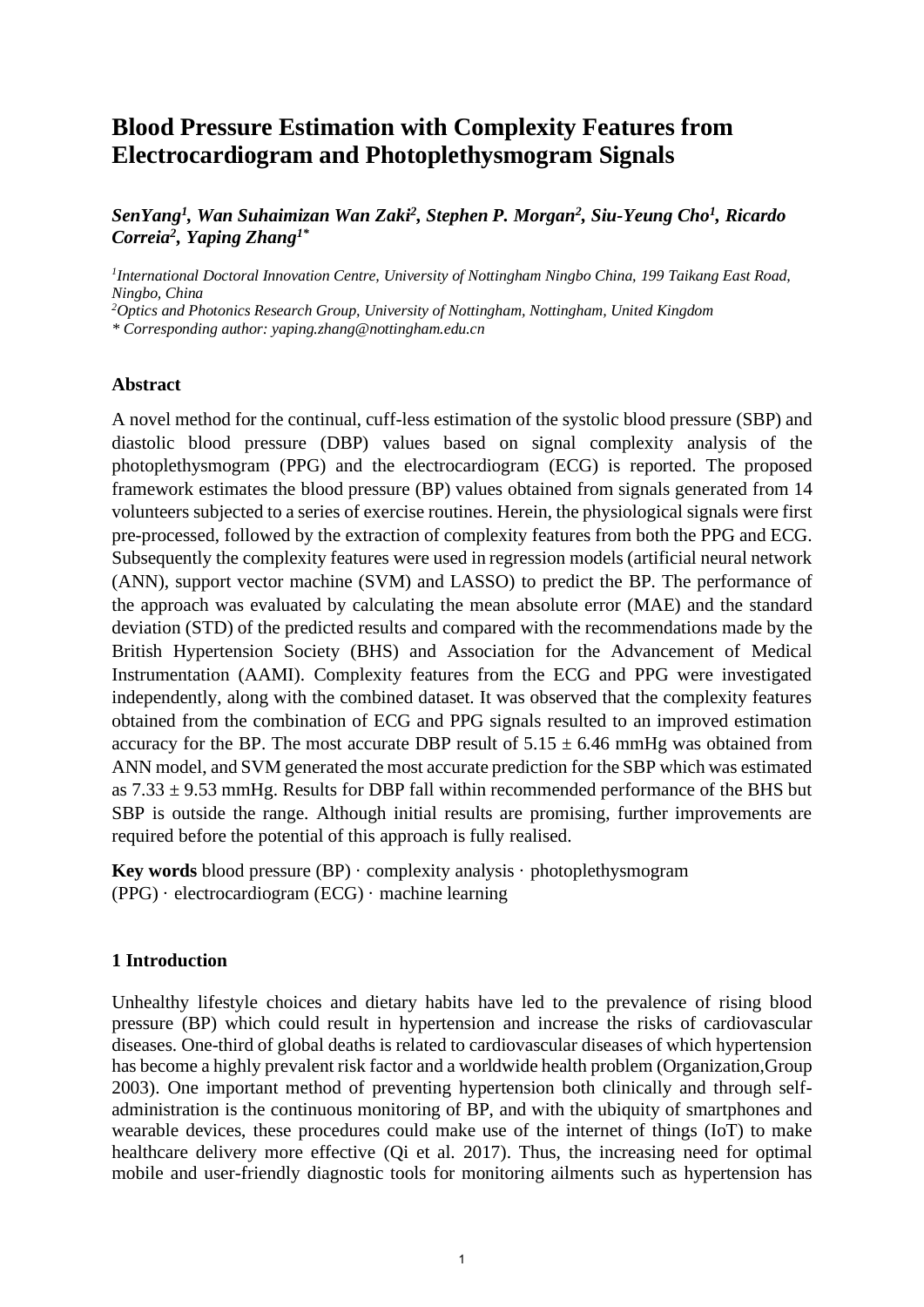promoted the development and adoption of non-invasive cuff-less continuous BP measurement and methods.

Most research studies aimed at developing ambulatory and continual BP monitoring systems adopt a combination of electrocardiogram (ECG) and photoplethysmogram (PPG) [\(Buxi et al.](#page-16-0)  [2015;](#page-16-0) [Mukkamala et al. 2015;](#page-17-2) [Sun et al. 2016;](#page-17-3) [Zaki et al. 2016;](#page-18-0) [Zhang et al. 2017\)](#page-18-1). Pulse wave velocity (PWV), pulse arrival time (PAT) and pulse transit time (PTT) all rely on the theory that pressure waves propagating along arterial vessels are related to the vessel wall properties. In general, PTT and BP values have been parameterised through linear, logarithmic or exponential relationships [\(Sharma et al. 2017\)](#page-17-4). In principle, PAT-based approaches for cuffless BP monitoring require two simultaneously collected physiological signals (e.g. ECG and PPG) [\(Mukkamala et al. 2015\)](#page-17-2). Moreover, the measurement and collection of two physiological signals requires more complex instrumentation, which are susceptible to measurement errors. For instance, in the detailed procedures to estimate BP by PAT using PPG and ECG signals, the calculated systolic BP (SBP) and diastolic BP (DBP) errors for normal and healthy patients were deduced to be in the range -18.3 to 14.8 mmHg and -12.1 to 8.2 mmHg respectively [\(Goli,Jayanthi 2014\)](#page-16-1). However, this wide range of errors might not be effective for diagnosis in practice.

The additional complexity of measuring 2 physiological signals simultaneously can be mitigated by estimating BP values based on either ECG or PPG alone. BP estimation can be facilitated using machine learning and artificial intelligence. In practice, the collection of ECG signal usually involves the application of electrodes to the body which is inconvenient for continuous measurement, as such most investigators usually utilise PPG signals to estimate BP mainly because of the design simplicity and ease of use (Wang [et al. 2018;](#page-17-5) [Addison 2016;](#page-16-2) [Suzuki 2015;](#page-17-6) [Visvanathan et al. 2013\)](#page-17-7). This technique exploits various machine learning and signal processing algorithms to estimate BP. Herein, features related to the BP which are obtained after pre-processing the PPG signal are fed into machine learning models which subsequently generates an estimate of the BP values [\(Kachuee et al. 2016\)](#page-17-8). Recently, a method for estimating SBP and DBP using features extracted solely from the PPG signal and an artificial neural network (ANN) computed a mean absolute error (MAE) of  $4.20 \pm 2.79$  mmHg and  $2.27 \pm 1.82$  mmHg for SBP and DBP respectively [\(Wang et](#page-17-5) al. 2018).

It is important to note that although the use of PPG signals to predict BP is simple and convenient, experimental artefacts introduced from motion and ambient noise usually affects the accuracy. Thus, other studies have also investigated methods to estimate BP using only the ECG [\(Simjanoska et al. 2018;](#page-17-9) [Yang et al. 2017;](#page-18-2) [Wu et al. 2016;](#page-18-3) [Monroy Estrada et al. 2014\)](#page-17-10). In an earlier report, a relationship between BP and ECG was demonstrated by resolving the systolic and diastolic portions of the ECG signals and the obtained average error were 2.70% for systole and 4.35% for diastole [\(Monroy Estrada et al. 2014\)](#page-17-10). Also, the morphological features of ECG signals have been used to calculate BP values through the use of ANN models. In this research, the average error rate of the BP measurement is lower than 5% (1.96%/2.14% which is approximately  $2.38 \pm 3.66$  mmHg/ $1.57 \pm 4.17$  mmHg for SBP/DBP) when compared with a mercury sphygmomanometer [\(Wu et al. 2016\)](#page-18-3). Hitherto, different from utilising the morphology of the ECG signals, a recent report obtained BP values by combining complexity analysis of the ECG with machine learning models. In this case, the MAE for the SBP and DBP were respectively obtained as 7.72 mmHg and 9.45 mmHg whilst a value of 8.13 mmHg was obtained for the mean arterial pressure [\(Simjanoska et al. 2018\)](#page-17-9).

The research reported in this paper is based on the extraction of different complexity features from both PPG and ECG signals such as: autoregressive (AR) coefficients, and Hjorth parameters. Some of the features adopted in this paper have been used for recognition of heart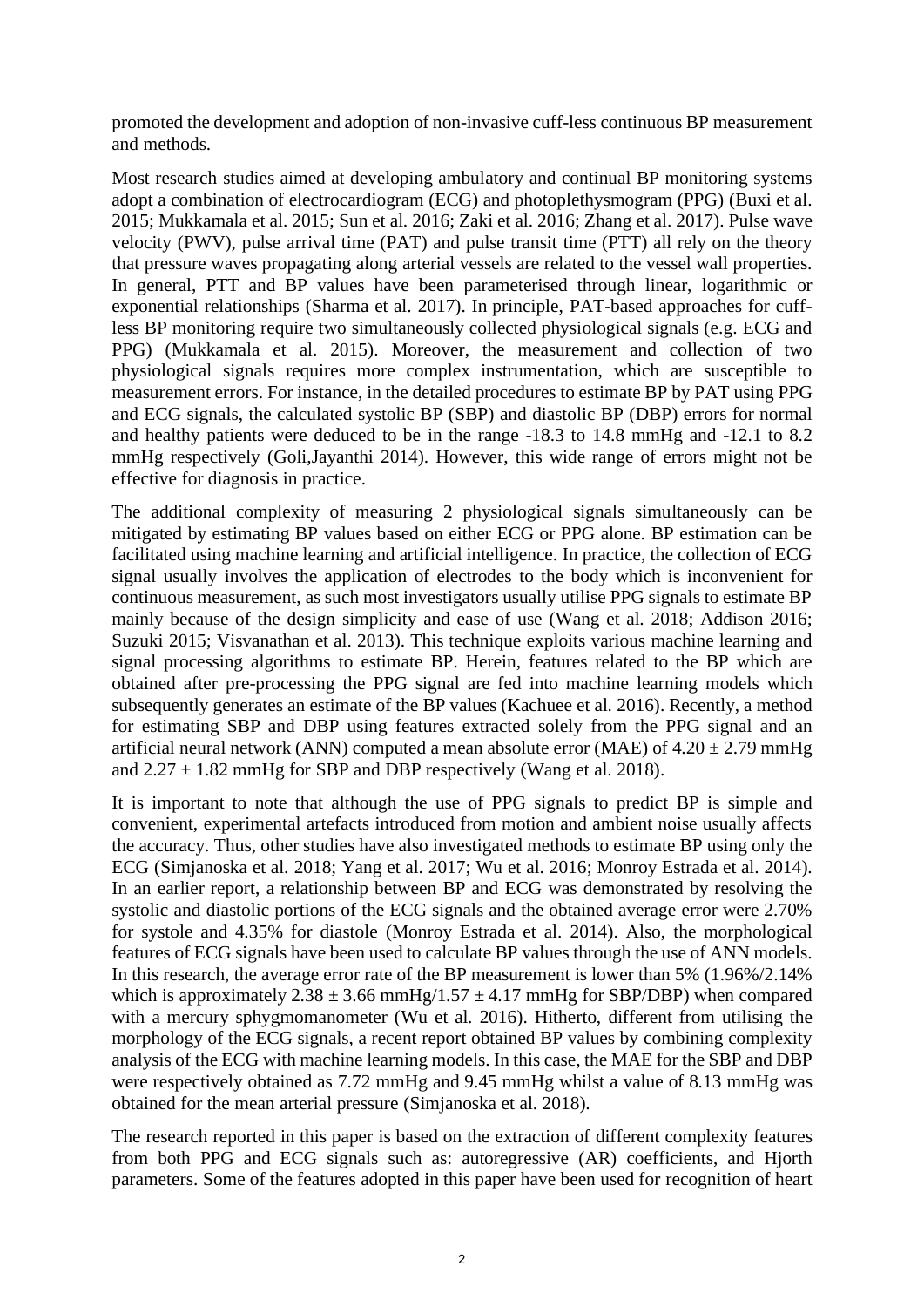rhythm, or the measurement of heart rate variability during myocardial ischaemia [\(Zhao,Zhang](#page-18-4)  [2005;](#page-18-4) [Leonarduzzi et al. 2010;](#page-17-11) [Li,Zhou 2016\)](#page-17-12) but not for BP estimation. These parameters are then used to create a regression model such as an ANN or SVM in order to estimate BP. This novel approach is in contrast to earlier studies which utilised the PTT or morphological features of the ECG and/or PPG to predict BP [\(Zhang et al. 2017;](#page-18-1) [Zaki et al. 2016;](#page-18-0) [Kachuee et al. 2016;](#page-17-8) [Millasseau et al. 2006\)](#page-17-13). This paper is to our knowledge the first use of complexity features from PPG signals to determine BP, and also the first to compare this approach and ECG based methods.

#### **2 Background Theory**

The following subsections describe the parameters extracted to develop the BP estimation methods.

# **2.1 PTT**

BP is the pressure created from circulating blood on vessel walls that aids the flow of blood from the ventricle to the aorta and peripheral vessels. The pressure wave along the arterial vessels and its speed depend on arterial properties such as: elasticity, stiffness, thickness of the artery wall, and size of the artery. PTT is related to the propagation speed of the pressure wave, which can be explained by the Moens-Korteweg equation [\(Mukkamala et al. 2015\)](#page-17-2):

$$
PWV = \frac{D}{PTT} = \sqrt{\frac{Eh}{2r\rho}}\tag{1}
$$

where *PWV* is the velocity of the pulse wave (m/s), *D* is the length of the vessel (m), *PTT* is the pulse transit time (s),  $E$  is Young's modulus of the arterial wall (Pa),  $\rho$  is the blood density  $(kg/m<sup>3</sup>)$ , *h* is the thickness of the vessel wall (m), and *r* is the radius of vessel (m).

Young's modulus of the arterial wall E is not a constant value, which follows the empirical exponential relationship with the fluid pressure *P* according to [\(Hughes et al. 1978\)](#page-16-3):

$$
E = E_0 e^{\gamma P} \tag{2}
$$

where *E<sup>0</sup>* and *γ* are subject-specific parameters which depend on the thoracic aorta and abdominal aorta,  $e = 2.718$  is Euler's number and *P* is the BP (mmHg) within the vessel. In practice, it is assumed that the change in elasticity is much greater than the change in the radius of vessels or wall thickness. Subsequently, the elasticity increases with the rise of BP, which leads to an increase in the PWV and hence decrease in PTT. Although there are some limitations, the PAT (time delay between the the PPG and ECG signals) is often used as a surrogate for the PTT.

#### **2.2 Other features**

#### *Autoregressive model coefficients*

AR coefficients are utilised to classify and extract features from signals. Due to the reduced dimensions of feature vectors, the classification can be done quickly. An AR model is a representation of a type of random process and it indicates that the output variable depends linearly on its own previous values and on a stochastic term. An AR model with order *p*, and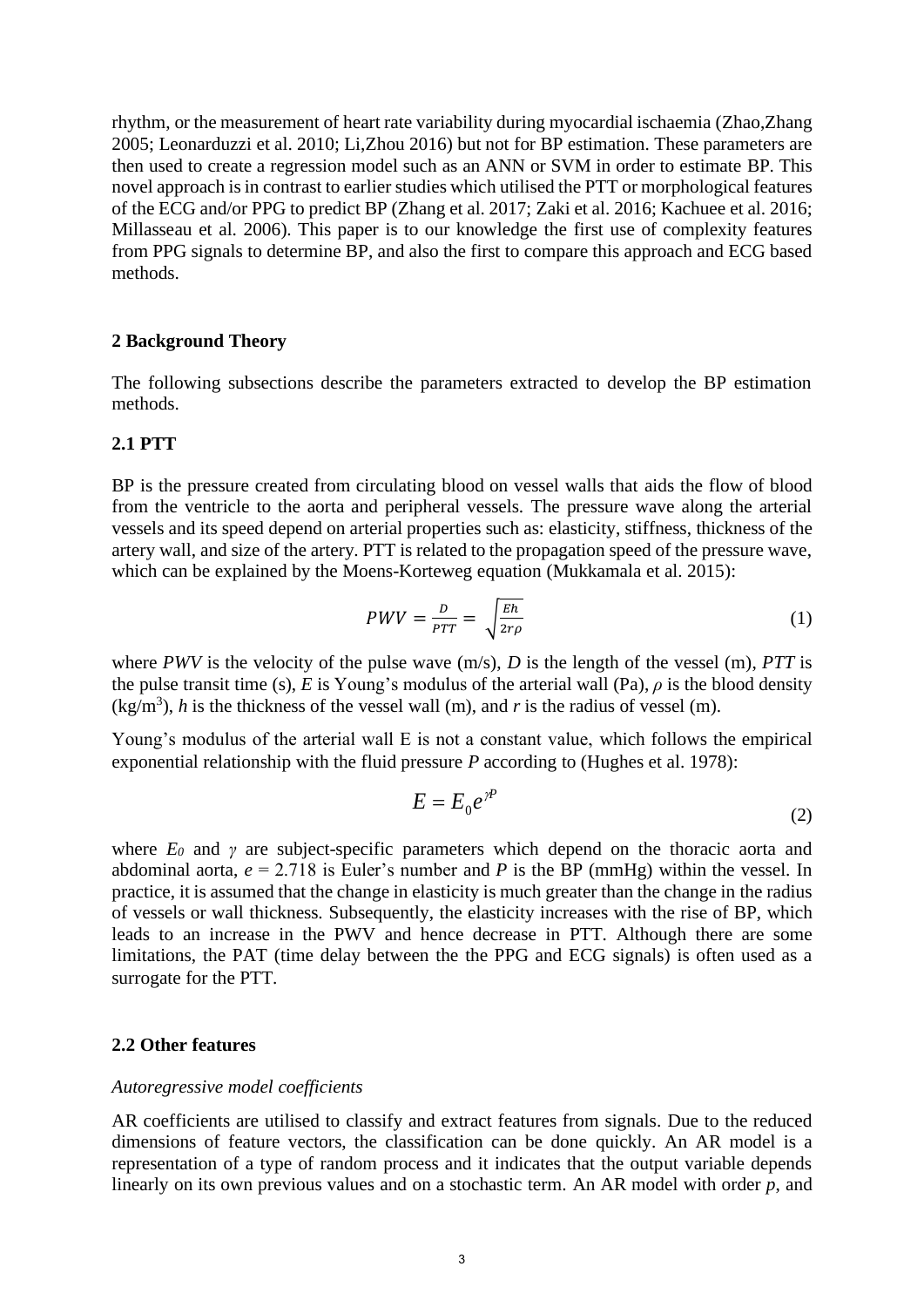signal  $x[n]$  at time constant *n* can be represented as a linear combination of *p* previous values of the same signal. Accordingly, the AR (*p*) model is defined as:

$$
x[n] = \sum_{i=1}^{p} a[i]x[n-i] + e[n]
$$
 (3)

where *a[i]* is the *i*-th coefficient of the model, *e[n]* corresponds to a white noise source with mean value of zero, and *p* is an arbitrary order. There are different methods to estimate the coefficients of an AR model, in this work, an 8-order AR model was adopted to represent each heartbeat according to the ARfit method [\(Zhao,Zhang 2005\)](#page-18-4). Thus, there are 8 features extracted from the AR model coefficients utilised in this research.

#### *Multifractal wavelet leader*

Multifractal analysis can be used to study scaling phenomena and long-term correlations in time series which in turn can be used to quantify the distribution of their singularities. In practice, this can be used to analyse the fluctuations of heart rate variability caused by myocardial ischaemia. The wavelet leader based multifractal formalism is a new approach for multifractal analysis which shows improvement on myocardial ischaemia detection. In this feature extraction, multifractal 1-D wavelet leader estimate is applied to find the Holder exponents and the second cumulant of the scaling exponents. Specifically, the Holder exponents and second cumulant characterizes the signal regularity and departure from linearity respectively [\(Leonarduzzi et al. 2010\)](#page-17-11).

#### *Shannon Entropy (SE) values*

SE is used to measure the uncertainty of the information content in given systems. Daubechies wavelet with 4 vanishing moments (db4) were found to perform well in the ECG classification [\(Li,Zhou 2016\)](#page-17-12). In this research, this wavelet is also adopted to extract features from the maximal overlap discrete wavelet packet transform. In terms of decomposition level, the signal cannot be expressed well when the level is too small and a very large one can lead to a large number of features with many values close to zero. Accordingly, the decomposition level is set to range from 4 to 6. It is found that the best results are achieved at level 5 and they are presented in the following sections. Due to the space limitation, the results for decomposition level 4 and 6 are not presented here but they can be provided upon request. SE can be calculated from Equation (4) based on the probability distribution of the energy [\(Li,Zhou 2016\)](#page-17-12):

$$
SE_{i,j} = -\sum_{k=1}^{N} p_{i,j,k} * \log (p_{i,j,k})
$$
\n(4)

where  $p_{i,j,k}$  is the *k*-th coefficient at the *i*-th level for the *j*-th node. A total of 32 features are extracted from the SE model.

#### *Hjorth parameters*

Signal mobility and signal complexity are parameters computed by using the Hjorth parameters method [\(Kugiumtzis,Tsimpiris 2010\)](#page-17-14). They are indicators of statistical properties used for signal processing in the time domain. The mobility parameter represents the mean frequency or the proportion of standard deviation of the power spectrum. This is defined as the square root of the variance of the first derivative of the signal divided by its variance. The signal complexity parameter represents the change in frequency. This parameter compares the signal's similarity to a pure [sine wave.](https://en.wikipedia.org/wiki/Sine_wave) Signals that are identical to a sine wave have complexity parameter of unity [\(Simjanoska et al. 2018\)](#page-17-9).

#### *Heart rate*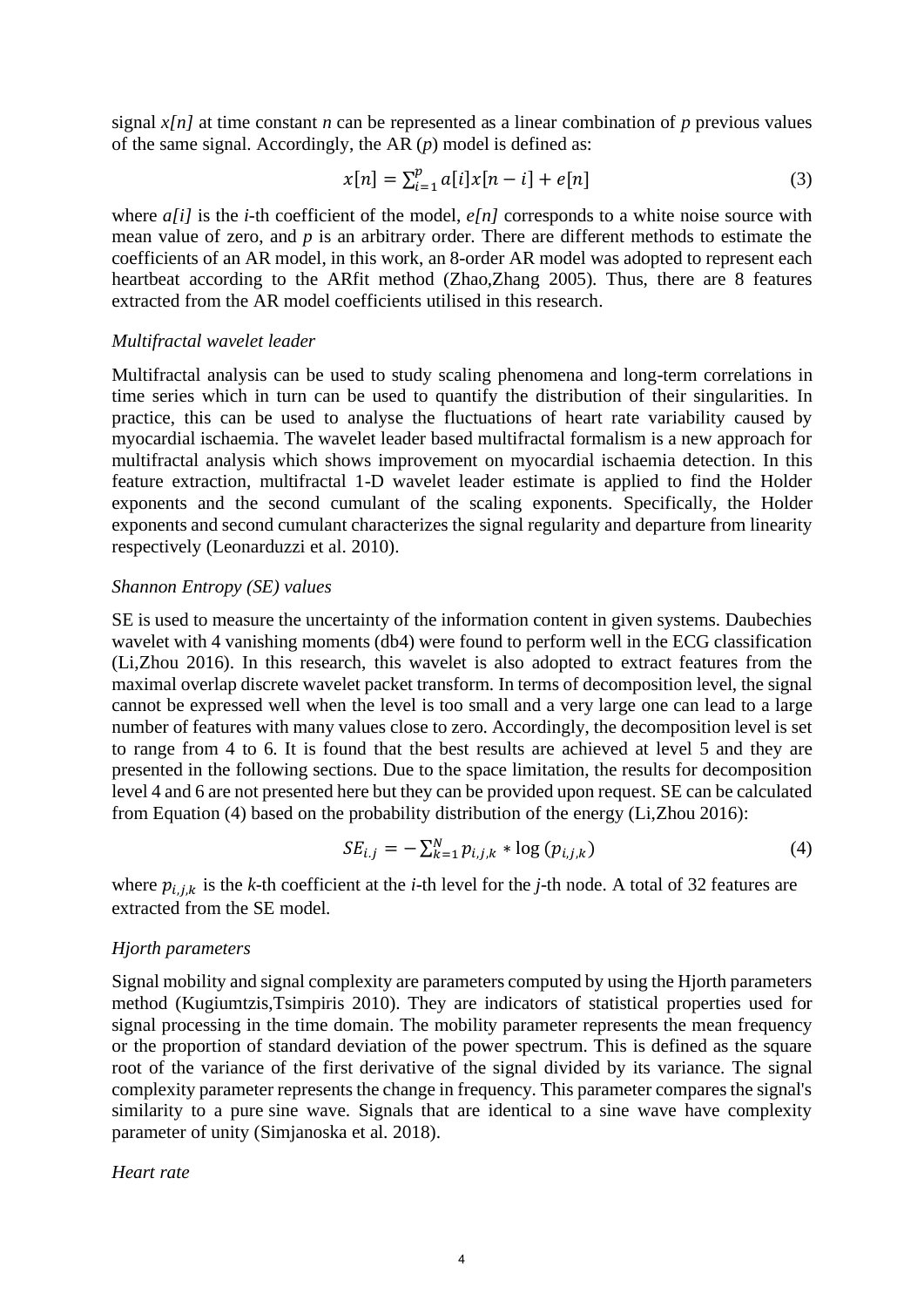Heart rate is the number of times a person's heart beats per minute. At rest, the heart rate for adults ranges from 60 to 100 beats per minute [\(Hori,Okamoto 2012\)](#page-16-4). Heart rate depends on the individual, weight, age, heart conditions, use of medication, and activity state. Heart rate is used as a feature to predict BP.

# **3 Methods**

### **3.1 Experiments**

Ethical approval was provided by the Ethics Committee, Faculty of Engineering, University of Nottingham.

### **3.1.1 Subjects and devices**

14 male volunteers (age:  $30 \pm 13$  years; height:  $166 \pm 15$  cm; weight:  $62 \pm 13$  kg) participated in this study. All of the subjects are healthy with no clinically apparent arterial disease or physical abnormality. Four hours prior to the experiment, the subject was asked to avoid drinks that contained caffeine or a heavy meal to prevent a large variability in blood pressure.

A data acquisition device (Nexus-10 Mark II) converted the analogue signal into digital form before transmitting to a laptop for further processing via Bluetooth. The device is batteryoperated to reduce electrical hazard and has a built-in amplifier with low input noise, high input impedance and high common mode rejection ratio. In this research, one bipolar channel was used for ECG measurement with surface electrodes according to lead II configuration. The PPG signal from the fingertip was measured by a Nexus BVP (NX-BVP1A) sensor which consists of red and infra-red light sources and a photodetector to measure relative blood volume through the blood vessels in the finger.

### **3.1.2 Data acquisition**

The PPG sensor was clamped to subject's right index finger and ECG electrodes were attached on the chest using adhesive pads (Figure 1). A sphygmomanometer (OSTAR, P2) was placed on the subject's left arm.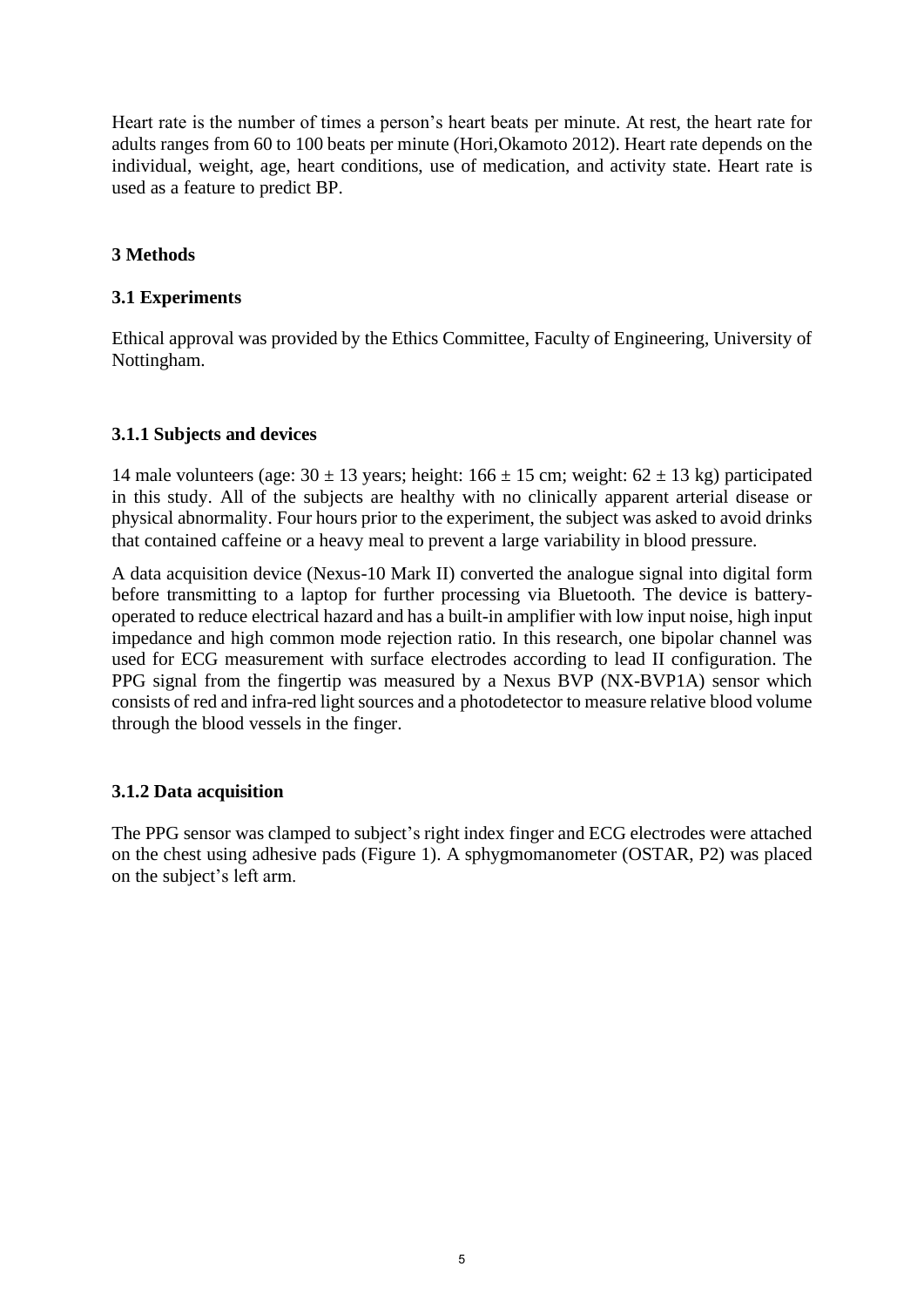

**Fig. 1** Sensor placement on subject for PPG and ECG signal measurement

The PPG, ECG and BP were measured simultaneously from subjects at successive intervals between pedalling on an exercise bike, this physical exertion would likely result in an increase in BP as the heart rate increases. The sampling frequency for the data acquisition was 256 samples/second with 24 bit resolution. Each subject was asked to sit on an exercise bike (Domyos VM740) with their hands on the armrests. As PPG signals can be sensitive to motion, the subjects were asked to stay still during the measurement period. Each measurement experiment took 26 minutes and involved three parts:

(I) the subject stayed still for 6 minutes and the PPG, ECG, and BP were recorded every 2 minutes.

(II) the subject cycled at a fixed intensity (108 W with 60 turns per minute) for 1 minute and rested for another minute. This process was repeated 4 times whilst the measurements were taken during the rest periods.

(III) the subject cycled with the same intensity as in (II) for 6 minutes and measurements were recorded every 2 minutes three times after the exercise is completed.

Hence, there are 10 sets of data collected from each subject under different states and all data were monitored and recorded through BioTrace+ software (Mind Media B.V. Netherland). Accordingly, there was a total number of 140 sets of data corresponding to PPG, ECG and BP values that were simultaneously recorded in the course of this experiment.

# **3.2 BP estimation**

### **3.2.1 Signal pre-processing**

A total of 140 sets of data corresponding to ECG, PPG, SBP and DBP values, were collected from 14 people in various scenarios after different duration of exercise. However, a few datasets were invalid as they either failed to record certain signals (e.g. missing certain BP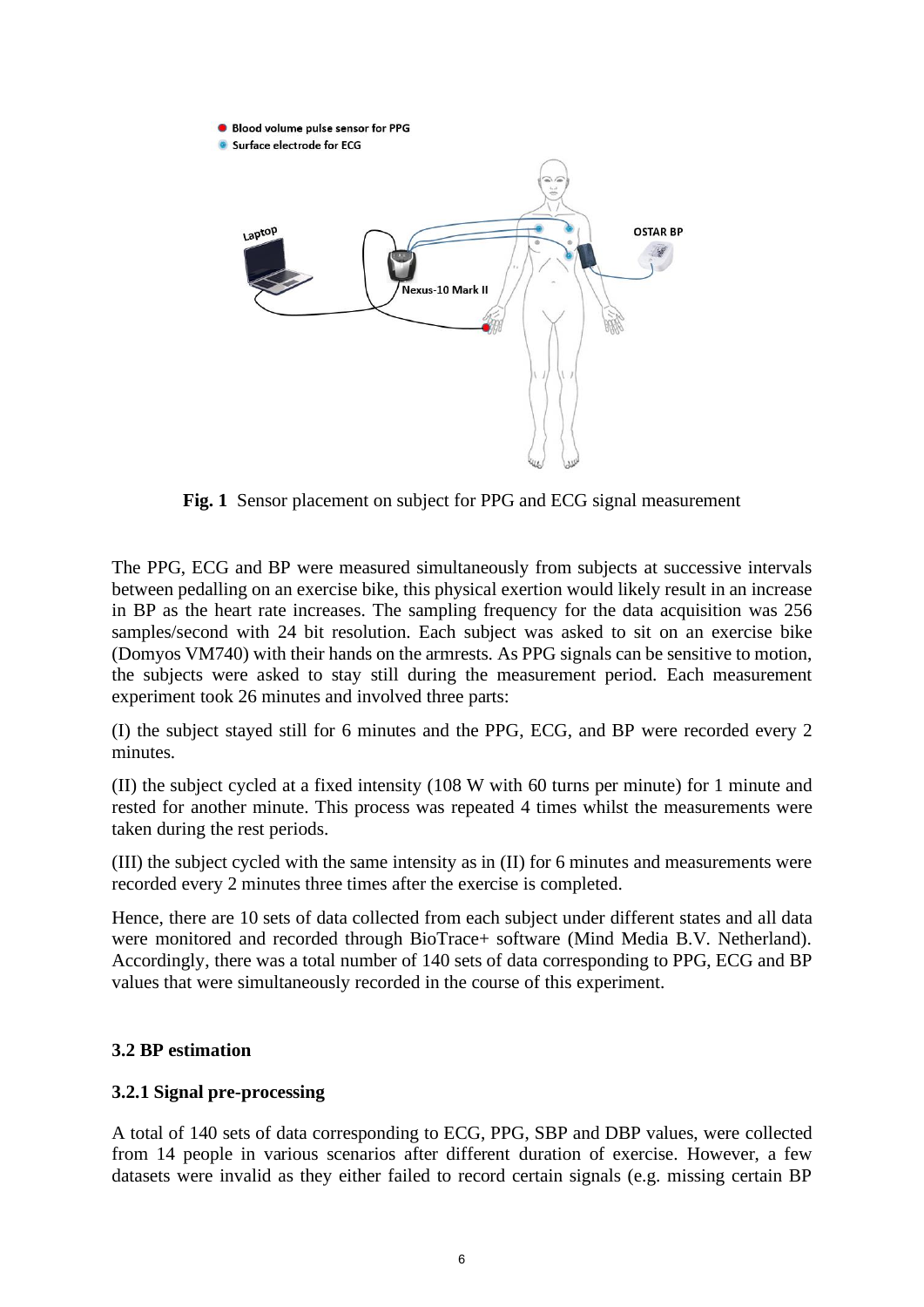values) or included unmanageable outliers. After screening the results, 129 groups from the dataset were retained for the next step of signal pre-processing. These datasets contained complete ECG, PPG, SBP and DBP values.

Since the duration of the signal recordings ranged from 14 seconds to more than 1 minute according to BP acquisition time, 10 seconds of signals are selected for each group of data and there are 129 groups in total. The acquired raw PPG signal was then pre-processed by a Chebyshev II bandpass filter with the lower and upper cut off frequencies of 0.5 and 10 Hz respectively. This procedure was used to remove the noise from the raw PPG signal which in turn increases the signal quality index (SQI) [\(Liang et al. 2018\)](#page-17-15). The raw ECG signal is processed by a Butterworth bandpass filter with cut off frequencies of 0.5 and 40 Hz to remove the baseline wander, and to suppress spurious data fluctuations due to motion [\(Shin et al. 2010\)](#page-17-16). Subsequently, the PPG and ECG signals were normalized and their peaks in each period were ascertained. The most stable period of the both signals were chosen by selecting the highest cross-correlation coefficient between cycles, these were defined by neighbouring peaks and were used in the succeeding feature extraction.

# **3.2.2 Feature extraction, portioning and model construction**

Table 1 summaries all the features extracted and used for BP estimation in this work. PAT and heart rate were extracted from the peaks of the PPG and ECG signals, and other features were obtained from complexity analysis. The PAT value is calculated from the time interval between the R-peak of the ECG and the systolic peak of the PPG within one heartbeat. Heart rate is calculated from the measurement of the peak-to-peak time interval of the PPG or ECG signals. Apart from the PAT and heart rate, the remaining features were extracted separately from both PPG and ECG signals. Hence, the number of complexity features is doubled, and there are 90 features in total from each group of dataset.

|                                                      |                                             | Number   |  |  |  |
|------------------------------------------------------|---------------------------------------------|----------|--|--|--|
| Feature name                                         |                                             |          |  |  |  |
|                                                      |                                             | features |  |  |  |
| Pulse arrival time (PAT)                             |                                             |          |  |  |  |
| Autoregressive (AR) model coefficients of order 8    | 8                                           |          |  |  |  |
| Multifractal                                         | Second cumulant of scaling                  |          |  |  |  |
| wavelet                                              | exponents                                   |          |  |  |  |
| leader                                               | Holder exponents                            |          |  |  |  |
|                                                      | Shannon Entropy (SE) values for the maximal | 32       |  |  |  |
| overlap discrete wavelet packet transform at level 5 |                                             |          |  |  |  |
| Hjorth                                               |                                             |          |  |  |  |
| parameters                                           |                                             |          |  |  |  |
| Heart rate                                           |                                             |          |  |  |  |

**Table 1** Extracted features from ECG and PPG signals

Due to the limited number of subjects participating in the experiment, in the first stage, samples from all volunteers were merged and there are 129 samples in total. Then they are divided into training and testing set with the ratio of 7:3 following earlier studies. Since the purpose of this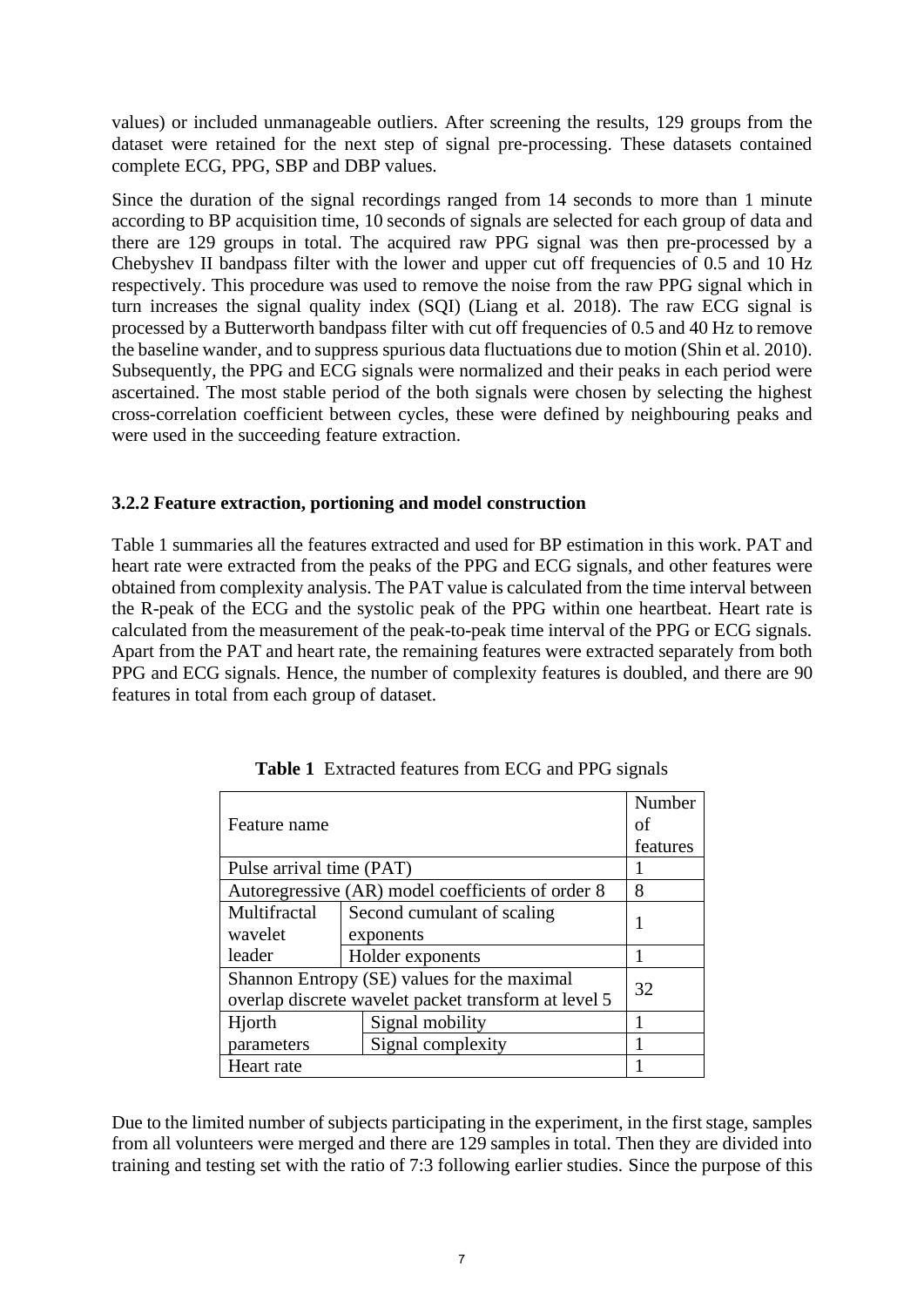research was to investigate the performance of machine learning models using complexity analysis, three cases were proposed to predict BP using the features from Table 1: 1) ECG features alone; 2) PPG features alone; 3) features from both ECG and PPG as well as PAT.

It is ideal to separate the training and testing samples from the same set of subjects, which is often referred to as inter-patient scheme. However, it is often not practical in this research area because of the limited sample data when the researchers choose to recruit the subjects and collect the data by themselves[\(Zhang et al. 2019;](#page-18-5) [Li et al. 2018;](#page-17-17) [Islam et al. 2017\)](#page-16-5). Nevertheless, this study also applies the inter-patient scheme and aims to reinforce the results in the first stage. In our proposed work, 5-fold and 3-fold cross validations are employed. With respect to 5-fold cross validation, 14 volunteers are split into 4 folds of 3 subjects and 1 fold of 2 subjects. And in the case of 3-fold cross validation, 14 volunteers are split into 2 folds of 5 subjects and 1 fold of 4 subjects. Each cross validation experiment is repeated 20 times to achieve the final result.

In addition to the comparison between using complexity features from ECG and PPG, this study also presents a comparison between the performances of various learning methods in utilising these features. In this comparison, a simple linear regression model (i.e., Least Absolute Shrinkage and Selection Operator (LASSO) regression model), a strong and nonlinear model (i.e., Support Vector Machine (SVM)) as well as an ANN model were included. LASSO regression was used for both variable selection and regularization in order to improve the prediction accuracy and interpretability of the statistical model it produces [\(Fu](#page-16-6)  [1998\)](#page-16-6). LASSO regression is included in this research to investigate the performance of linear regression on BP estimation. SVM is a suitable and powerful learning algorithm in terms of generating strong models with minimal training resources and a high noise tolerance [\(Kachuee](#page-17-8)  et al. [2016\)](#page-17-8). The parameters of SVM, such as kernel function and kernel scale, are optimized using "OptimizeHyperparameters" option of "fitrsvm" function in MATLAB in training. The optimization procedure involves using a 5-fold cross validation process for the training data. Although the same features are used for the estimation of SBP and DBP, two separate models were trained for each of these targets.The optimized parameters of SVM for different settings in the first stage are listed as follows:

|                                |                       | PPG and ECG | PPG only                   | ECG only |
|--------------------------------|-----------------------|-------------|----------------------------|----------|
| <b>SVM</b> Parameters<br>(SBP) | <b>Kenel Function</b> | Gaussian    | Polynomial<br>with order 3 | Linear   |
|                                | Kernel Scale          | 6.8909      | 2.9690                     | 4.6193   |
|                                |                       |             |                            |          |
|                                |                       |             |                            |          |
| <b>SVM Parameters</b>          | <b>Kenel Function</b> | Gaussian    | Linear                     | Linear   |
| (DBP                           | Kernel Scale          | 6.4089      | 3.8306                     | 4.6391   |

**Table 2** Kernel function and kernel scale for SVM models

ANN is a bio-inspired system based on the structure and functions of biological neural networks, which has been used on a variety of tasks [\(Maind,Wankar 2014\)](#page-17-18). The structure of ANN is determined empirically, including the number of hidden layers (1 and 2), number of hidden nodes (5, 10 and 15) and training algorithm (Levenberg-Marquardt, Bayesian Regularization and BFGS Quasi-Newton). The results indicate that the combination of 1 hidden layer, 10 hidden nodes and Bayesian Regularization algorithm generate most accurate prediction. The default hyperbolic tangent sigmoid transfer function is used for the hidden layer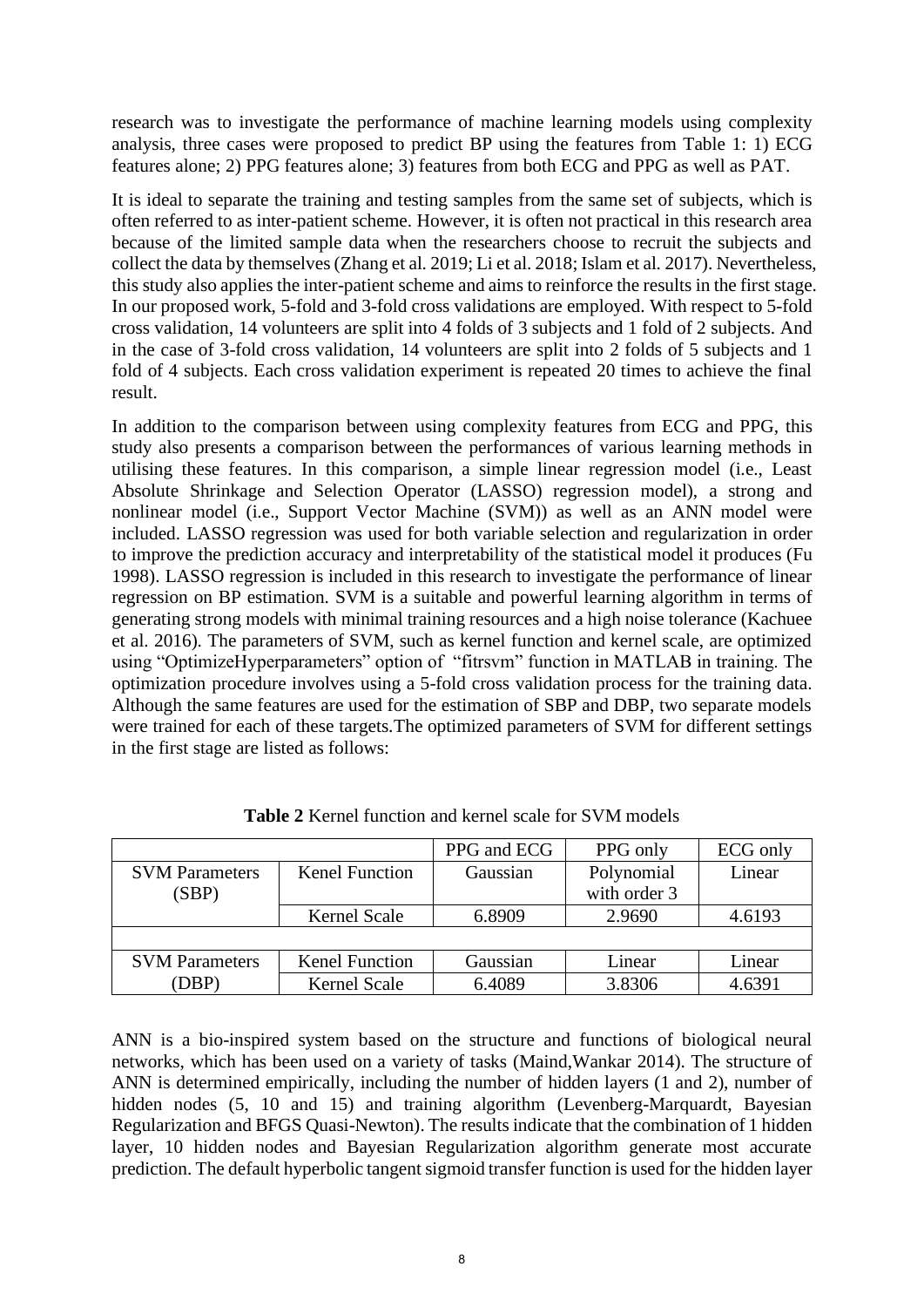and it can be written as  $f(x) = \frac{(\exp(x) - \exp(-x))}{(\exp(x) + \exp(-x))}$ . A linear transfer function is used for the output layer since the blood pressure is in the form of continuous target values.

#### **4 Results**

Each model was implemented to predict DBP and SBP values from a dataset separated into training and testing categories in which overlap between categories is avoided. To execute the main tasks in this investigation, features extracted from either PPG or ECG signals (Table 1) were used to predict BP values, then PAT and features from both PPG and ECG signals were utilized for the BP estimation. Subsequently, LASSO, SVM and ANN models were deployed whilst the calculated MAE and STD were then used for model evaluations. The results from the first stage where the data are merged are given in Section 4.2-4.6 while the results of employing inter-patient scheme are given in Section 4.7.

#### **4.1 Measured BP distribution**

BP histograms obtained from the sphygmomanometer data are presented in Figure 2. The SBP and DBP ranged from 97 mmHg to 148 mmHg and 53 mmHg to 108 mmHg respectively. These relatively large ranges can be attributed to the different levels of exercise which the subjects were made to undertake. Accordingly, the sensitivity of the results reflects the robustness in the prediction of BP values.



**Fig. 2** Histogram of the BP values measured using: (a) SBP; (b) DBP.

Note that the number of features extracted from either ECG or PPG signals was 45, as described in Sections 3.2.2. Relatedly, the number of features extracted from the combination of ECG and PPG signals was 90 (including PAT and heart rate).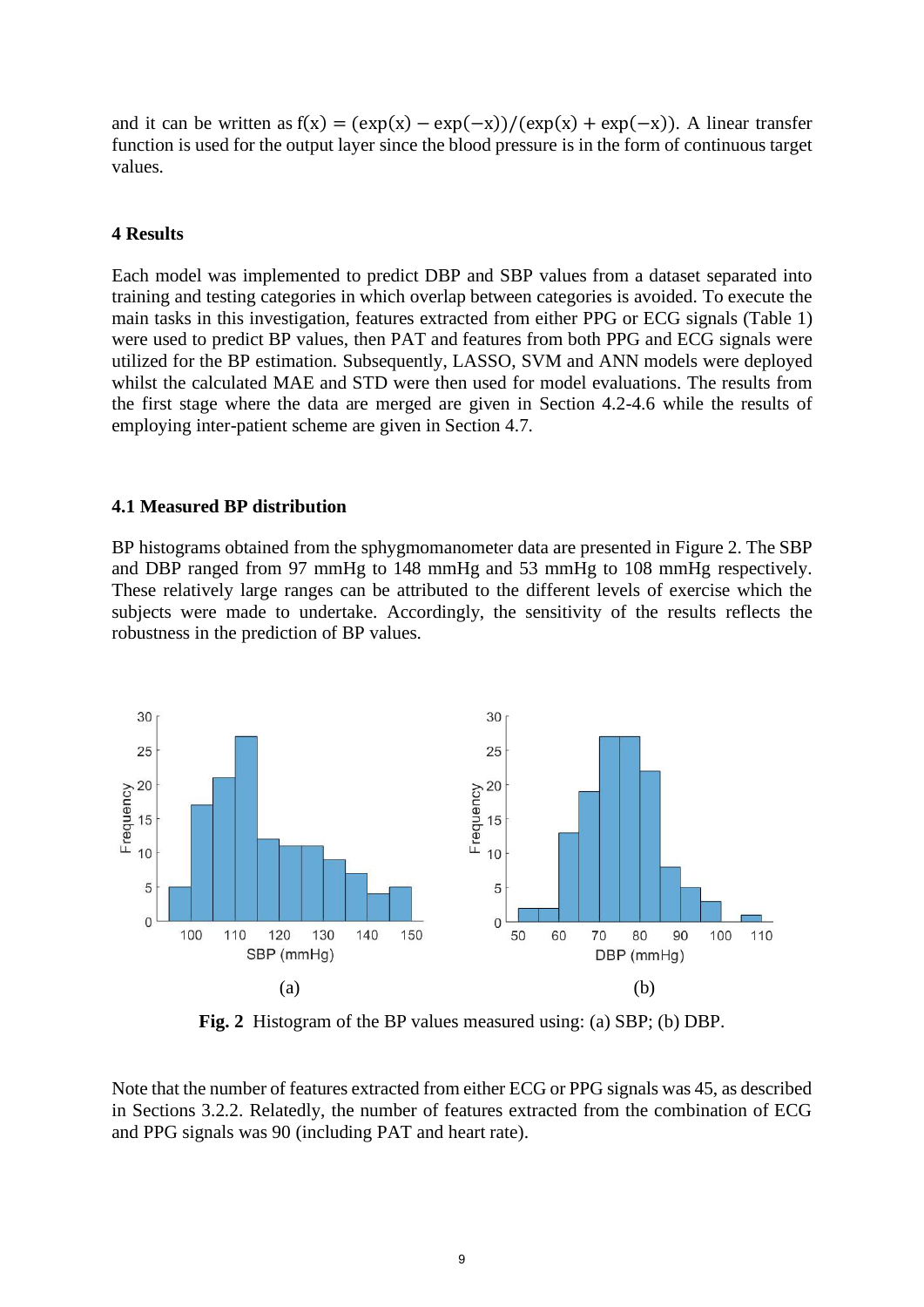# **4.2 Results using features extracted from only the ECG**

Table 3 shows the results from the three machine learning models for DBP and SBP estimation. The features used in this section were extracted solely from the ECG signal. The best performance of the DBP and SBP were respectively obtained from SVM and ANN with corresponding values of  $5.48 \pm 7.07$  mmHg and  $8.08 \pm 10.47$  mmHg.

|            |            | Diastolic Blood | <b>Systolic Blood</b> |            |
|------------|------------|-----------------|-----------------------|------------|
|            |            | Pressure (mmHg) | Pressure (mmHg)       |            |
|            | <b>MAE</b> | <b>STD</b>      | <b>MAE</b>            | <b>STD</b> |
| ANN        | 5.99       | 7.35            | 8.08                  | 10.47      |
| <b>SVM</b> | 5.48       | 7.07            | 8.25                  | 10.74      |
| LASSO      | 6.33       | 7.82            | 8.66                  | 10.85      |

**Table 3** Comparison of the performance between various machine learning models using complexity features from ECG.

### **4.3 Results using features extracted from only the PPG**

Table 4 compares the performance of various machine learning models for features extracted solely from PPG signals. Herein, the predicted values of the DBP obtained from all three models were similar, also, these results were comparatively better than those predicted for the SBP. With respect to the prediction of the SBP, it was observed that the performance of the LASSO was slightly better than those generated by the ANN and SVM models. The predictions obtained from ANN and LASSO resulted in the best performance for DBP and SBP with values of  $5.52 \pm 6.73$  mmHg and  $9.44 \pm 11.63$  mmHg respectively.

| <b>Table 4</b> Comparison of the performance between various machine learning models using |
|--------------------------------------------------------------------------------------------|
| complexity features from PPG                                                               |

|            | Diastolic Blood<br>Pressure (mmHg) |            | <b>Systolic Blood</b><br>Pressure (mmHg) |            |
|------------|------------------------------------|------------|------------------------------------------|------------|
|            | MAE                                | <b>STD</b> | <b>MAE</b>                               | <b>STD</b> |
| <b>ANN</b> | 5.52                               | 6.73       | 13.05                                    | 17.77      |
| <b>SVM</b> | 5.31                               | 7.05       | 10.57                                    | 12.86      |
| LASSO      | 5.79                               | 7.40       | 9.44                                     | 11.63      |

### **4.4 Results using features extracted from both PPG and ECG signals**

A comparison between various machine learning models using features extracted from both PPG and ECG are shown in Table 5. In this case, the MAE of DBP is similar for each learning method and ANN resulted in the optimal prediction of  $5.15 \pm 6.46$  mmHg. Also, the predicted value of  $7.33 \pm 9.53$  mmHg generated by the SVM was the optimal result for the SBP. In line with these findings, it was observed that features extracted from both the ECG and PPG signals resulted in higher prediction accuracy compared to those obtained solely from either ECG or PPG signals as shown in Tables 3 and 4.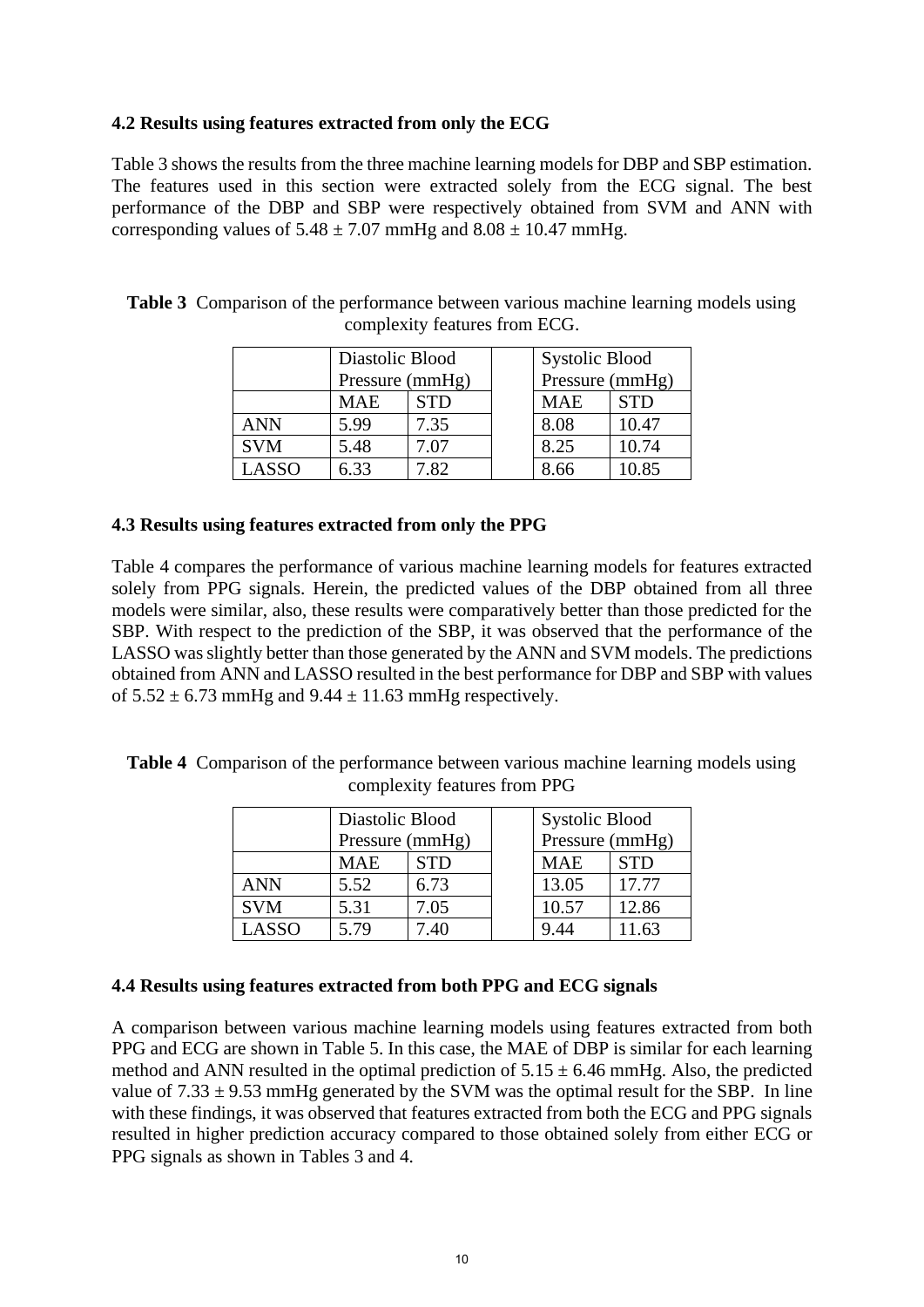|            | Diastolic Blood |            | <b>Systolic Blood</b> |            |  |
|------------|-----------------|------------|-----------------------|------------|--|
|            | Pressure (mmHg) |            | Pressure (mmHg)       |            |  |
|            | <b>MAE</b>      | <b>STD</b> | <b>MAE</b>            | <b>STD</b> |  |
| <b>ANN</b> | 5.15            | 6.46       | 7.99                  | 10.34      |  |
| <b>SVM</b> | 5.22            | 6.65       | 7.33                  | 9.53       |  |
| LASSO      | 5.73            | 728        | 8.94                  |            |  |

**Table 5** Comparison of the performance between various machine learning models using PTT and the features extracted from PPG and ECG

It is important to highlight that there is no available literature to compare the results obtained from extracting features from PPG because this work is the first report BP prediction with features extracted from the PPG signal through the use of complexity analysis. Thus, for the sake of consistency, the results obtained from this research were compared with official standards because their stipulated values are general.

# **4.5 Evaluation of the results obtained from the models relative to the British Hypertension Society (BHS) Standard**

The results from the complexity analysis carried out in this work were compared with the BHS standard as shown in Table 6. Generally, the BHS standard grades BP measurement devices based on the cumulative percentage errors under 5, 10 and 15 mmHg [\(O'Brien et al. 2001\)](#page-17-19). In this work, the predicted values of DBP obtained from the ANN model was consistent with Grade A as stipulated by the BHS standard. Furthermore, the predicted values of the DBP obtained from SVM and LASSO models were in congruence with Grade B of the BHS standard. However, the estimations of the SBP obtained from all three models was not consistent with the BHS standard.

|            |            | <b>Cumulative Error Percentage</b> |           |           |            |           |           |  |
|------------|------------|------------------------------------|-----------|-----------|------------|-----------|-----------|--|
|            |            | <b>DBP</b>                         |           |           | <b>SBP</b> |           |           |  |
|            |            | $\leq$ 5                           | $\leq 10$ | $\leq$ 15 | $\leq$ 5   | $\leq 10$ | $\leq$ 15 |  |
|            |            | mmHg                               | mmHg      | mmHg      | mmHg       | mmHg      | mmHg      |  |
| Including  | <b>ANN</b> | 60.53 %                            | 89.47 %   | 97.37 %   | 44.74 %    | 71.05 %   | 76.32 %   |  |
| all        | <b>SVM</b> | 52.63 %                            | 84.21 %   | 97.37 %   | 47.37 %    | 71.05 %   | 84.21 %   |  |
| features   | LASSO      | 50.00 %                            | 84.21 %   | 94.74 %   | 28.95 %    | 68.42 %   | 73.68 %   |  |
|            |            |                                    |           |           |            |           |           |  |
| <b>BHS</b> | Grade A    |                                    | 60 %      |           | 85 %       |           | 95 %      |  |
| standard   | Grade B    |                                    | 50 %      |           | 75 %       | 90 %      |           |  |
|            | Grade C    | 40 %                               |           | 65 %      |            | 85 %      |           |  |

**Table 6** Comparison with the BHS standard [\(O'Brien et al. 2001\)](#page-17-19)

# **4.6 Evaluation of the results obtained from the models relative to the Association for the Advancement of Medical Instrumentation (AAMI) Standard**

The AAMI standard requires BP measurement devices to achieve MAE and STD values lower than 5 mmHg and 8 mmHg, respectively [\(Jones,Hall 2002\)](#page-16-7). According to Table 5, the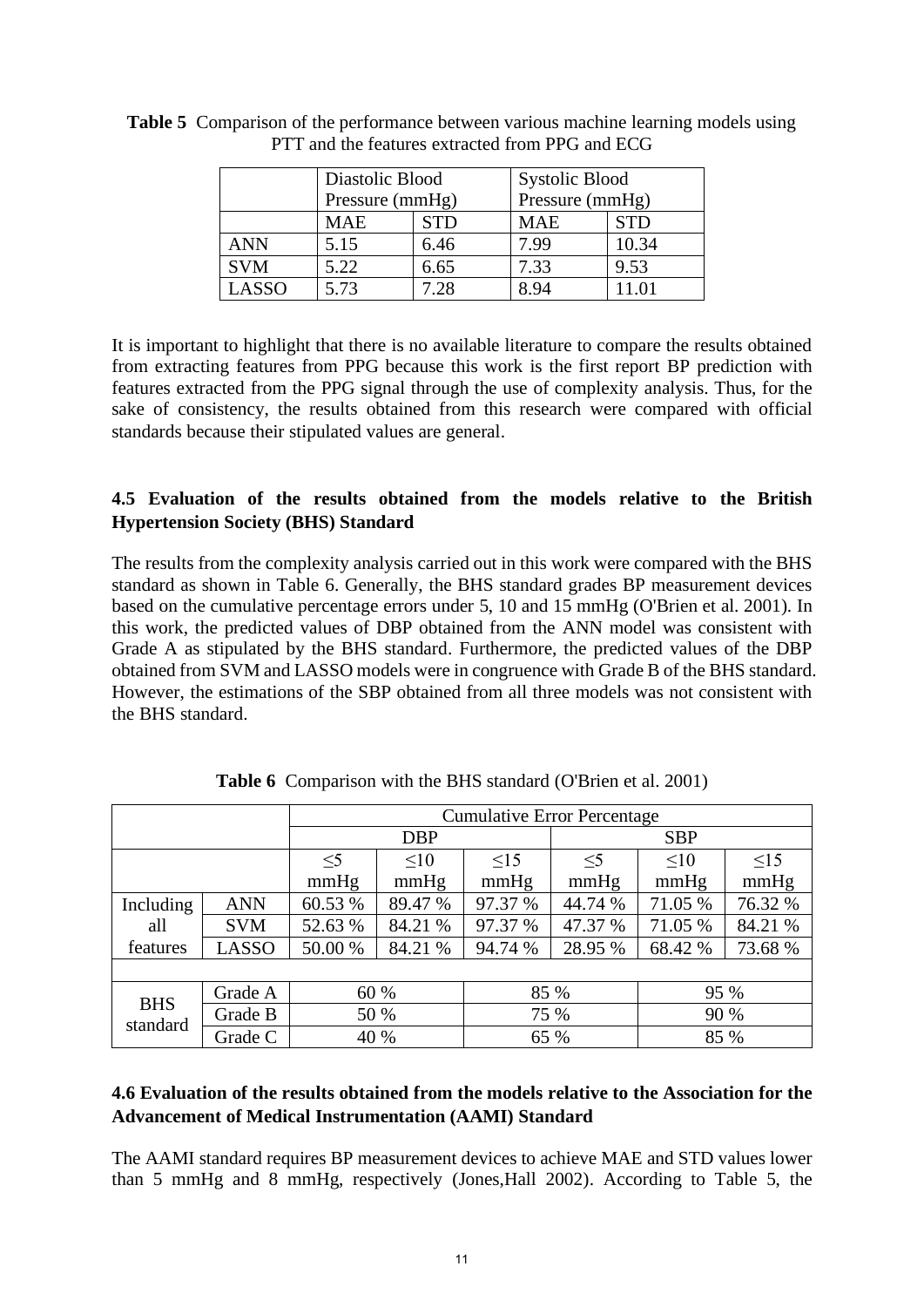implemented models for the DBP estimation displayed STD values lower than the maximum acceptable STD values, moreover, the MAE values for the DBP obtained from all models were slightly outside the acceptable limit of the AAMI standard. Also, the MAE and STD values of the SBP obtained from all the three models were also outside the stipulated limits.

# **4.7 Results of inter-patient scheme using 5-fold and 3-fold cross validation**

In order to reinforce the results of the first stage where the data of different subjects are merged before train-test split, inter-patient scheme using 5-fold and 3-fold cross validations are adopted. To reduce variability, 20 rounds of cross validation are performed using different random partitions. The results over different rounds are used to calculate the final MAE and STD, which are shown in Table 7-12.

**Table 7** Average BP prediction results from 5-fold cross validation based on subject division using complexity features from ECG.

|            | Diastolic Blood<br>Pressure (mmHg) |            | <b>Systolic Blood</b><br>Pressure (mmHg) |            |
|------------|------------------------------------|------------|------------------------------------------|------------|
|            | MAE                                | <b>STD</b> | <b>MAE</b>                               | <b>STD</b> |
| <b>ANN</b> | 6.22                               | 6.93       | 8.19                                     | 10.75      |
| <b>SVM</b> | 5.69                               | 7.56       | 8.96                                     | 11.09      |
| LASSO      | 6.95                               |            | 9.38                                     | 11.49      |

**Table 8** Average BP prediction results from 5-fold cross validation based on subject division using complexity features from PPG

|            | Diastolic Blood |            | <b>Systolic Blood</b> |            |
|------------|-----------------|------------|-----------------------|------------|
|            | Pressure (mmHg) |            | Pressure (mmHg)       |            |
|            | <b>MAE</b>      | <b>STD</b> | <b>MAE</b>            | <b>STD</b> |
| <b>ANN</b> | 5.63            | 6.78       | 12.94                 | 13.87      |
| <b>SVM</b> | 5.75            | 7.11       | 9.76                  | 13.01      |
| LASSO      | 6.10            | 7.83       | 10.89                 | 12.17      |

**Table 9** Average BP prediction results from 5-fold cross validation based on subject division using complexity features from PPG and ECG

|            | Diastolic Blood |            | <b>Systolic Blood</b> |            |  |
|------------|-----------------|------------|-----------------------|------------|--|
|            | Pressure (mmHg) |            | Pressure (mmHg)       |            |  |
|            | <b>MAE</b>      | <b>STD</b> | <b>MAE</b>            | <b>STD</b> |  |
| <b>ANN</b> | 5.11            | 5.74       | 8.13                  | 10.17      |  |
| <b>SVM</b> | 5.85            | 7.06       | 8.23                  | 9.94       |  |
| LASSO      | 6.42            | 7.85       | 9.37                  | 10.56      |  |

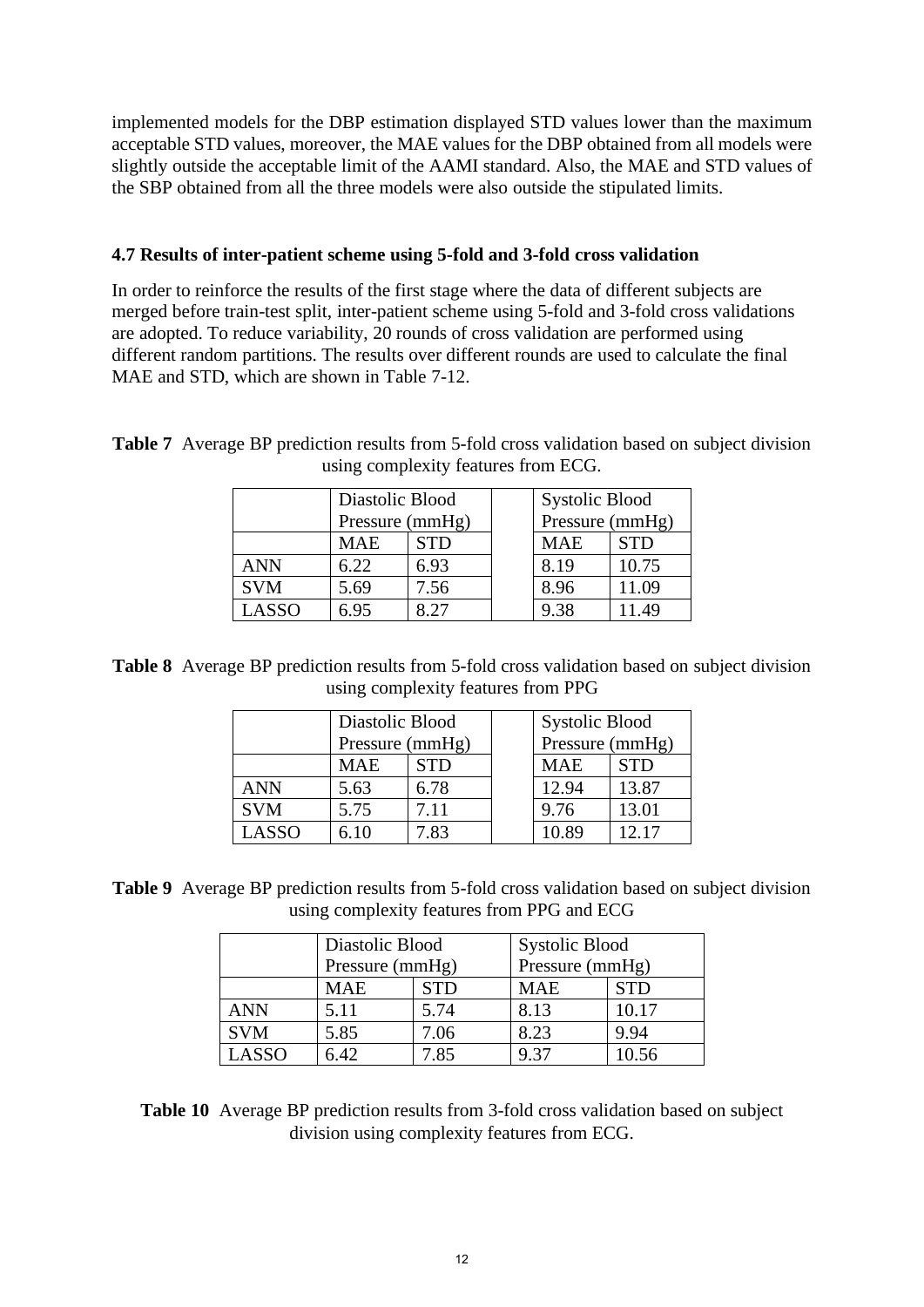|            | Diastolic Blood |            |  | <b>Systolic Blood</b> |            |  |
|------------|-----------------|------------|--|-----------------------|------------|--|
|            | Pressure (mmHg) |            |  | Pressure (mmHg)       |            |  |
|            | MAE             | <b>STD</b> |  | <b>MAE</b>            | <b>STD</b> |  |
| <b>ANN</b> | 6.15            | 7.09       |  | 8.15                  | 10.51      |  |
| <b>SVM</b> | 5.74            | 7.39       |  | 8.74                  | 11.18      |  |
| LASSO      | 6 ዓ′            | 8.43       |  | 9.43                  | 11.27      |  |

**Table 11** Average BP prediction results from 3-fold cross validation based on subject division using complexity features from PPG

|              | Diastolic Blood |            | <b>Systolic Blood</b> |            |
|--------------|-----------------|------------|-----------------------|------------|
|              | Pressure (mmHg) |            | Pressure (mmHg)       |            |
|              | MAE             | <b>STD</b> | <b>MAE</b>            | <b>STD</b> |
| <b>ANN</b>   | 5.67            | 6.77       | 12.47                 | 13.69      |
| <b>SVM</b>   | 5.78            | 7.24       | 9.83                  | 13.08      |
| <b>LASSO</b> | 6.08            | -99        | 11.20                 | 12.11      |

**Table 12** Average BP prediction results from 3-fold cross validation based on subject division using complexity features from PPG and ECG

|            | Diastolic Blood |            | <b>Systolic Blood</b> |            |
|------------|-----------------|------------|-----------------------|------------|
|            | Pressure (mmHg) |            | Pressure (mmHg)       |            |
|            | <b>MAE</b>      | <b>STD</b> | <b>MAE</b>            | <b>STD</b> |
| <b>ANN</b> | 5.12            | 5.86       | 8.19                  | 10.21      |
| <b>SVM</b> | 5.81            | 7.13       | 8.41                  | 10.05      |
| LASSO      | 6.49            | 787        | 9.16                  | 10.24      |

It can be seen that 5-fold and 3-fold cross validation expriements generate similar results. In comparison with the results in the first stage, ANN still performs well and there are only very small increases in MAE while STD stays relatively the same. SVM and LASSO seem to generate less accurate predictions in terms of MAE for all three different scenarios. Overall, the results of the inter-patient scheme are consistent with the results in the first stage with slight deterioration with SVM and LASSO models.

### **5 Discussion**

With respect to the accuracy of the models in predicting the BP based on the source of the complexity features, it was observed that the ANN model has the highest accuracy for predicting the SBP obtained from ECG. Moreover, with the features extracted from a combination of the ECG and PPG signals, the most accurate prediction of SBP was obtained by the SVM model. The accuracy of all three models improved when the features were extracted from a combination of the ECG and PPG signals.

From an assessment of the prediction efficacy of the different models, SVM was more accurate in predicting the DBP obtained from the ECG signals, whereas the prediction of DBP values obtained from either the PPG or its combination with the ECG signals more accurately predicted by the ANN model. The higher prediction accuracy displayed by the ANN model could be attributed to its strong ability to learn and optimally resolve non-linear and complex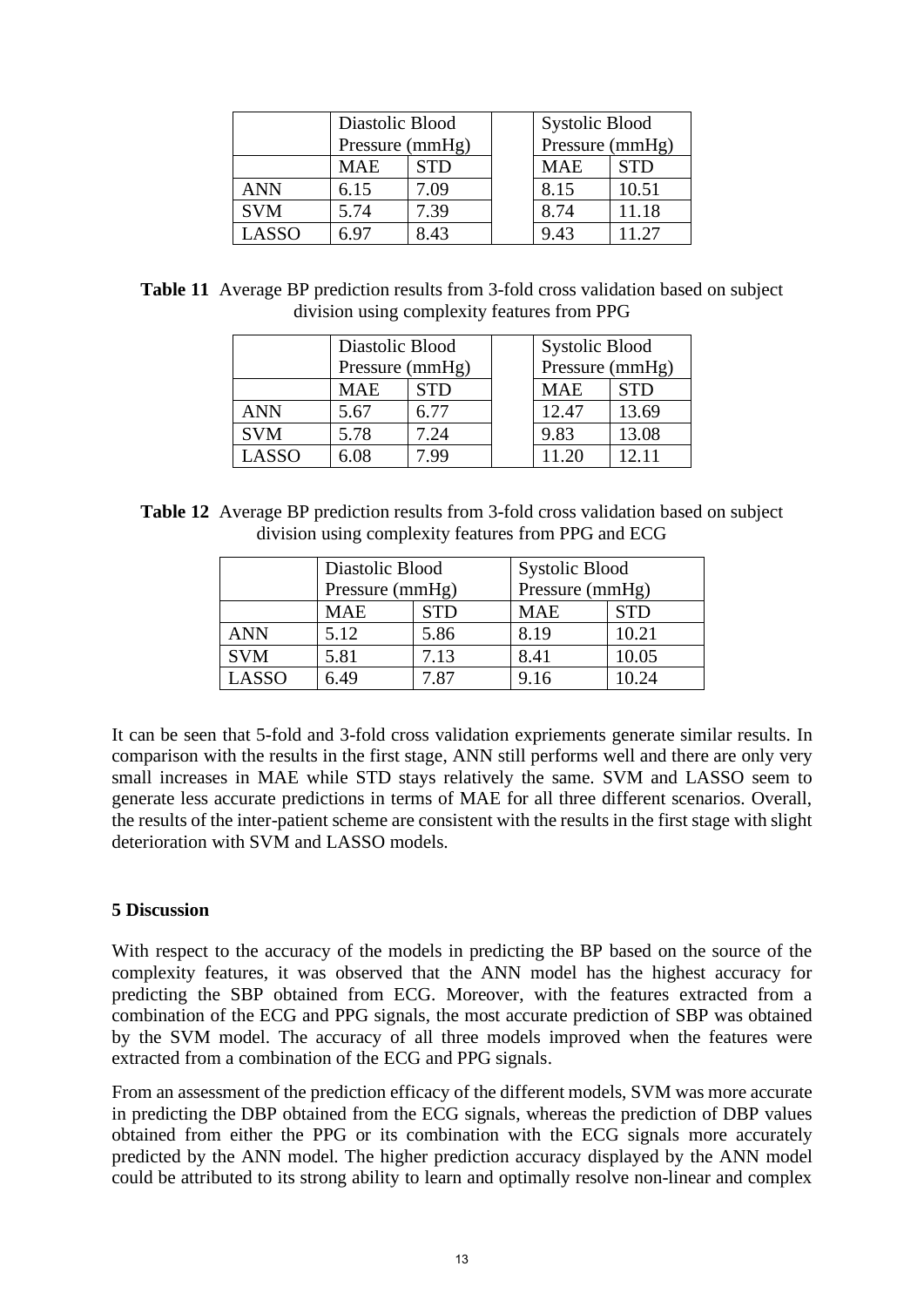relationships [\(Maind,Wankar 2014\)](#page-17-18). The optimal prediction of the DBP from features extracted from the ECG signals as exhibited by the SVM model could be linked to this model's strong ability to resolve non-linear relationships coupled with its minimal requirement for training resources and high noise tolerance [\(Kachuee et al. 2016\)](#page-17-8). It is interesting to point out that the three different models were all able to predict DBP more accurately than SBP, using all combinations of models and signals.

It is noteworthy to mention that the accuracy of the models in predicting the SBP values generated from features extracted from either or both the ECG and PPG signals are similar to the results in the literature (Sun et al. 2016; Kachuee et al. 2016; Simjanoska et al. 2018). With regards to the DBP estimation, the most accurate predictions were generated from features extracted from the combination of ECG and PPG, and the errors were not significantly large. From a broader perspective, it can be concluded that features extracted from the combination of both signals resulted in accurate prediction of both the DBP and SBP by all three models considered. In line with this, the simplicity, ability to be designed as a wearable component, and other practical advantages of the PPG monitoring unit generally make it a viable system that could be adopted for the continual monitoring of BP.

With respect to the evaluation of the model with the BHS standard, it was observed that the estimation of the DBP values with the aid of the ANN model was consistent with Grade A, whereas the data obtained from the SVM and LASSO models can be classed under Grade B. Although the results of the SBP obtained from all three models deviated from the stipulated the BHS and AAMI standards, nevertheless, the error margin could be narrowed further. For example, in this research, all 14 volunteers are males mainly because the adoption of the chest electrodes would be inconvenient for female volunteers. Accordingly, two major limitations of this study could be linked to the bias in the results obtained from one sex, and the small number of subjects. In line with this, future investigations aimed at further developing this study would include both sexes, and the sample size of subjects would also be increased, so a wide range of different people's data will increase the accuracy of the results. Moreover, the stress induced from the controlled exercise undertaken by the subjects could also introduce experimental artefacts which may affect the acquired physiological signals, thus, the signal pre-processing aspect of this work should be further optimised. Additionally, more accurate results could be obtained by making measurement only at rest, not during exercise, and by training the neural networks using personalized data from individuals over a longer period. This indicates that the adopted models may still be optimised to achieve accurate predictions in accordance with the criteria set out by these standards.

Inter-patient scheme is used by employing 5-fold and 3-fold cross validation on the subjects and its results are overall consistent with the results from the first stage. ANN is proved to provide especially robust results.

Although, the BP estimations within this work were obtained through the use of ANN, SVM and LASSO regression models, it is pertinent to state that the inclusion of more machine learning models with complex structures coupled with the novel approach at feature extraction reported in this work could result in the generation of more accurate BP estimations. Relatedly, even though the two morphological features of PAT and heart rate were added to the signal complexity features, still, future aspects of this research would benefit from incorporating more morphological features in order to further improve the accuracy of the BP estimation.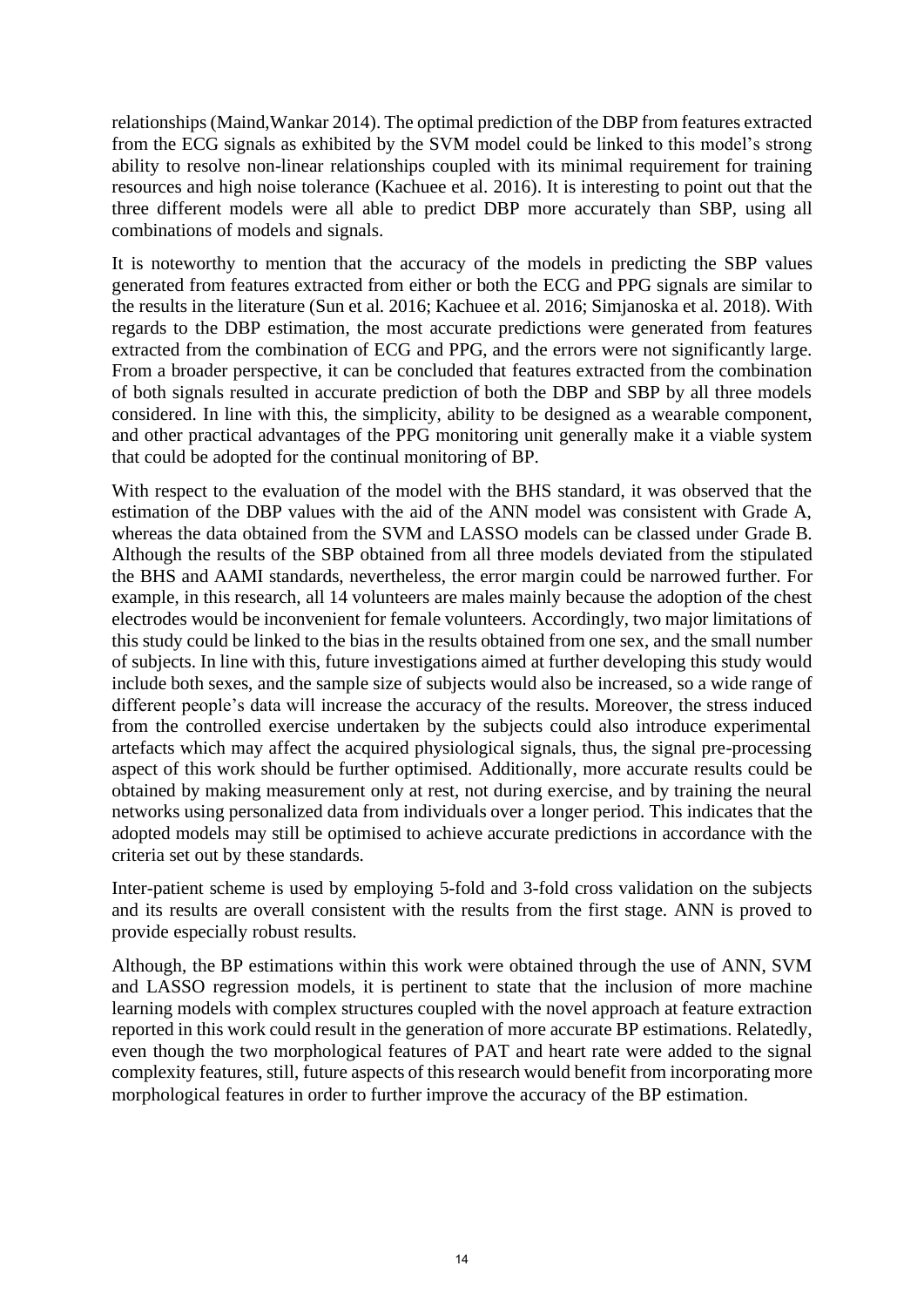### **6 Conclusion**

In this article, a novel method for BP estimation using complexity analysis to extract features from PPG and ECG signals has been proposed. The participants in this study were a group of 14 male volunteers subjected to different exercise scenarios from which signals of ECG and PPG together with BP values were simultaneously measured. In all, 129 distinct datasets were adopted for pre-processing, and these served as the input for the signal complexity analysis which resulted in the extraction of 90 features from the PPG and ECG signals. Three regression models, ANN, SVM and LASSO, were adopted for the separate prediction of DBP and SBP. Unlike in traditional methods in which the BP values were predicted by processing the morphological features from both the PPG and ECG signals, the approach adopted in this study utilised signal complexity analysis to resolve the information encoded in the PPG or ECG signals thereby making it possible to use machine learning models to predict the SBP and DBP. Accordingly, this work described a novel approach for the estimation of BP. Furthermore, the use of signal complexity analysis demonstrated that in addition to being able to extract features from either PPG or ECG signals with relatively high prediction capabilities of the BP, the extraction of features from a combination of both signals markedly increased the prediction accuracy.

### **Acknowledgements**

The authors acknowledge the financial support from the International Doctoral Innovation Centre, Ningbo Education Bureau, Ningbo Science and Technology Bureau, and the University of Nottingham. This work was also supported by the UK Engineering and Physical Sciences Research Council [grant numbers EP/G037345/1 and EP/L016362/1] and the Optics and Photonics Research Group in the University of Nottingham.

# **References**

- <span id="page-16-2"></span>Addison, P.S.: Slope transit time (STT): A pulse transit time proxy requiring only a single signal fiducial point. IEEE Transactions on Biomedical Engineering **63**(11), 2441-2444 (2016)
- <span id="page-16-0"></span>Buxi, D., Redoute, J.-M., Yuce, M.R.: A survey on signals and systems in ambulatory blood pressure monitoring using pulse transit time. Physiol Meas. **36**(3), R1-R26 (2015)
- <span id="page-16-6"></span>Fu, W.J.: Penalized regressions: the bridge versus the lasso. Journal of computational and graphical statistics **7**(3), 397-416 (1998)
- <span id="page-16-1"></span>Goli, S., Jayanthi, T.: Cuff less continuous non-invasive blood pressure measurement using pulse transit time measurement. Int. J. Recent Dev. Eng. Technol **2**(1), 16-86 (2014)
- <span id="page-16-4"></span>Hori, M., Okamoto, H.: Heart rate as a target of treatment of chronic heart failure. Journal of cardiology **60**(2), 86-90 (2012)
- <span id="page-16-3"></span>Hughes, D., Geddes, L., Babbs, C., Bourland, J.: Measurements of young's modulus of the canine aorta in-vivo with 10 mhz ultrasound. In: 1978 Ultrasonics Symposium 1978, pp. 326-326. IEEE
- <span id="page-16-5"></span>Islam, M.T., Zabir, I., Ahamed, S.T., Yasar, M.T., Shahnaz, C., Fattah, S.A.: A time-frequency domain approach of heart rate estimation from photoplethysmographic (PPG) signal. Biomedical Signal Processing and Control **36**, 146-154 (2017)
- <span id="page-16-7"></span>Jones, D.W., Hall, J.E.: The national high blood pressure education program: thirty years and counting. Hypertension **39**(5), 941-942 (2002)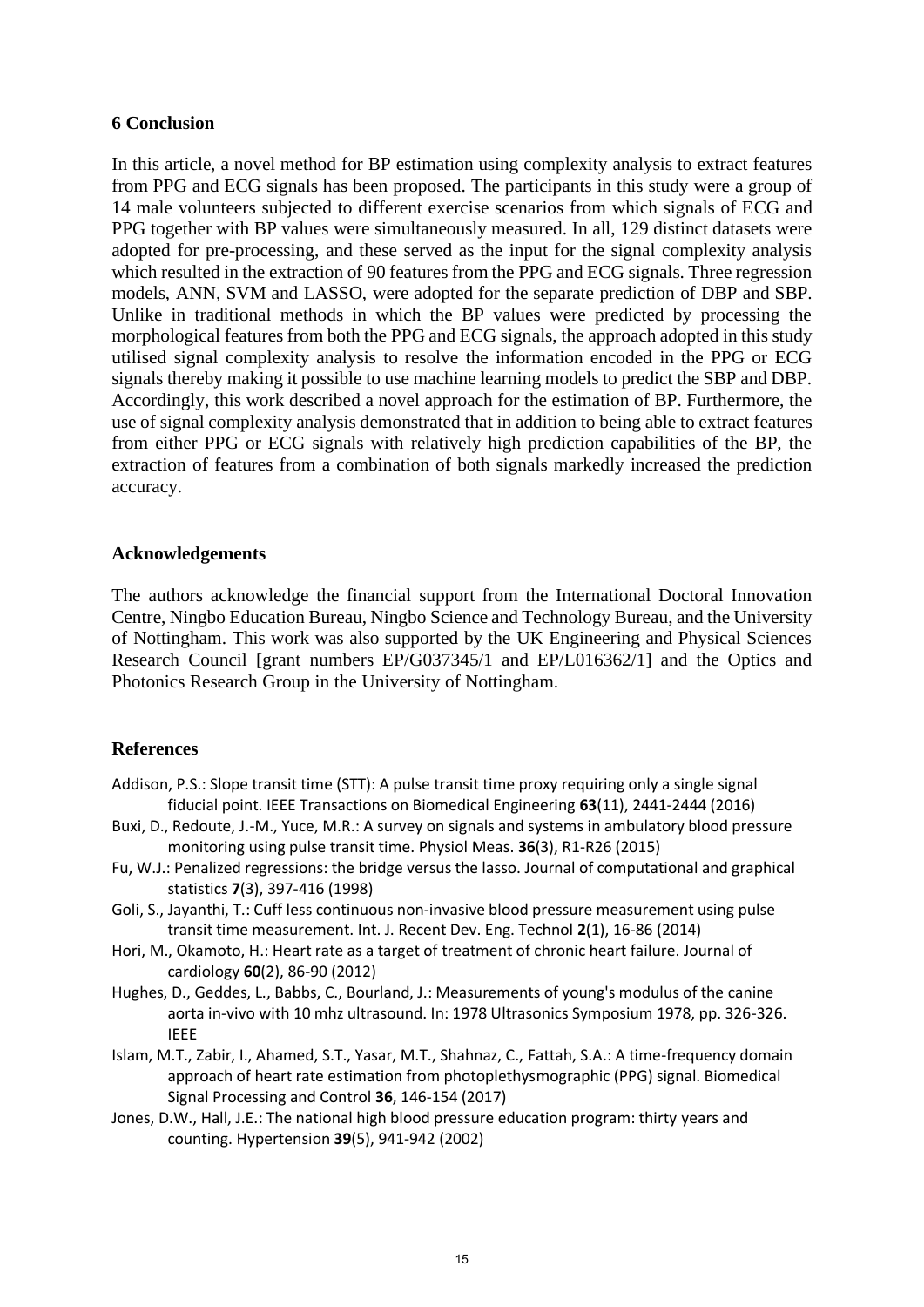- <span id="page-17-8"></span>Kachuee, M., Kiani, M.M., Mohammadzade, H., Shabany, M.: Cuffless blood pressure estimation algorithms for continuous health-care monitoring. IEEE Transactions on Biomedical Engineering **64**(4), 859-869 (2016)
- <span id="page-17-14"></span>Kugiumtzis, D., Tsimpiris, A.: Measures of analysis of time series (MATS): A MATLAB toolkit for computation of multiple measures on time series data bases. arXiv preprint arXiv:1002.1940 (2010)
- <span id="page-17-11"></span>Leonarduzzi, R.F., Schlotthauer, G., Torres, M.E.: Wavelet leader based multifractal analysis of heart rate variability during myocardial ischaemia. In: 2010 Annual International Conference of the IEEE Engineering in Medicine and Biology 2010, pp. 110-113. IEEE
- <span id="page-17-17"></span>Li, J.-Q., Li, R., Chen, Z.-Z., Deng, G.-Q., Wang, H., Mavromoustakis, C.X., Song, H., Ming, Z.: Design of a continuous blood pressure measurement system based on pulse wave and ECG signals. IEEE journal of translational engineering in health and medicine **6**, 1-14 (2018)
- <span id="page-17-12"></span>Li, T., Zhou, M.: ECG classification using wavelet packet entropy and random forests. Entropy **18**(285), 1-16 (2016)
- <span id="page-17-15"></span>Liang, Y., Elgendi, M., Chen, Z., Ward, R.: An optimal filter for short photoplethysmogram signals. Scientific data **5**(180076), 1-12 (2018)
- <span id="page-17-18"></span>Maind, S.B., Wankar, P.: Research paper on basic of artificial neural network. International Journal on Recent and Innovation Trends in Computing and Communication **2**(1), 96-100 (2014)
- <span id="page-17-13"></span>Millasseau, S.C., Ritter, J.M., Takazawa, K., Chowienczyk, P.J.: Contour analysis of the photoplethysmographic pulse measured at the finger. Journal of hypertension **24**(8), 1449- 1456 (2006)
- <span id="page-17-10"></span>Monroy Estrada, G., Mendoza, L.E., Molina, V.: Relationship of blood pressure with the electrical signal of the heart using signal processing. Tecciencia **9**(17), 9-14 (2014)
- <span id="page-17-2"></span>Mukkamala, R., Hahn, J.-O., Inan, O.T., Mestha, L.K., Kim, C.-S., Töreyin, H., Kyal, S.: Toward ubiquitous blood pressure monitoring via pulse transit time: theory and practice. IEEE Transactions on Biomedical Engineering **62**(8), 1879-1901 (2015)
- <span id="page-17-19"></span>O'Brien, E., Waeber, B., Parati, G., Staessen, J., Myers, M.G.: Blood pressure measuring devices: recommendations of the European Society of Hypertension. Bmj **322**(7285), 531-536 (2001)
- <span id="page-17-0"></span>Organization, W.H., Group, I.S.o.H.W.: 2003 World Health Organization (WHO)/International Society of Hypertension (ISH) statement on management of hypertension. Journal of hypertension **21**(11), 1983-1992 (2003)
- <span id="page-17-1"></span>Qi, J., Yang, P., Min, G., Amft, O., Dong, F., Xu, L.: Advanced internet of things for personalised healthcare systems: A survey. Pervasive and Mobile Computing **41**, 132-149 (2017)
- <span id="page-17-4"></span>Sharma, M., Barbosa, K., Ho, V., Griggs, D., Ghirmai, T., Krishnan, S.K., Hsiai, T.K., Chiao, J.-C., Cao, H.: Cuff-less and continuous blood pressure monitoring: a methodological review. Technologies **5**(2), 21 (2017)
- <span id="page-17-16"></span>Shin, W., Cha, Y.D., Yoon, G.: ECG/PPG integer signal processing for a ubiquitous health monitoring system. Journal of Medical systems **34**(5), 891-898 (2010)
- <span id="page-17-9"></span>Simjanoska, M., Gjoreski, M., Gams, M., Madevska Bogdanova, A.: Non-invasive blood pressure estimation from ECG using machine learning techniques. Sensors **18**(4), 1-20 (2018)
- <span id="page-17-3"></span>Sun, S., Bezemer, R., Long, X., Muehlsteff, J., Aarts, R.: Systolic blood pressure estimation using PPG and ECG during physical exercise. Physiological measurement **37**(12), 2154 -2169 (2016)
- <span id="page-17-6"></span>Suzuki, A.: Inverse-model-based cuffless blood pressure estimation using a single photoplethysmography sensor. Proceedings of the Institution of Mechanical Engineers, Part H: Journal of Engineering in Medicine **229**(7), 499-505 (2015)
- <span id="page-17-7"></span>Visvanathan, A., Sinha, A., Pal, A.: Estimation of blood pressure levels from reflective Photoplethysmograph using smart phones. In: 13th IEEE International Conference on BioInformatics and BioEngineering 2013, pp. 1-5. IEEE
- <span id="page-17-5"></span>Wang, L., Zhou, W., Xing, Y., Zhou, X.: A novel neural network model for blood pressure estimation using photoplethesmography without electrocardiogram. Journal of healthcare engineering **2018**, 1-9 (2018)